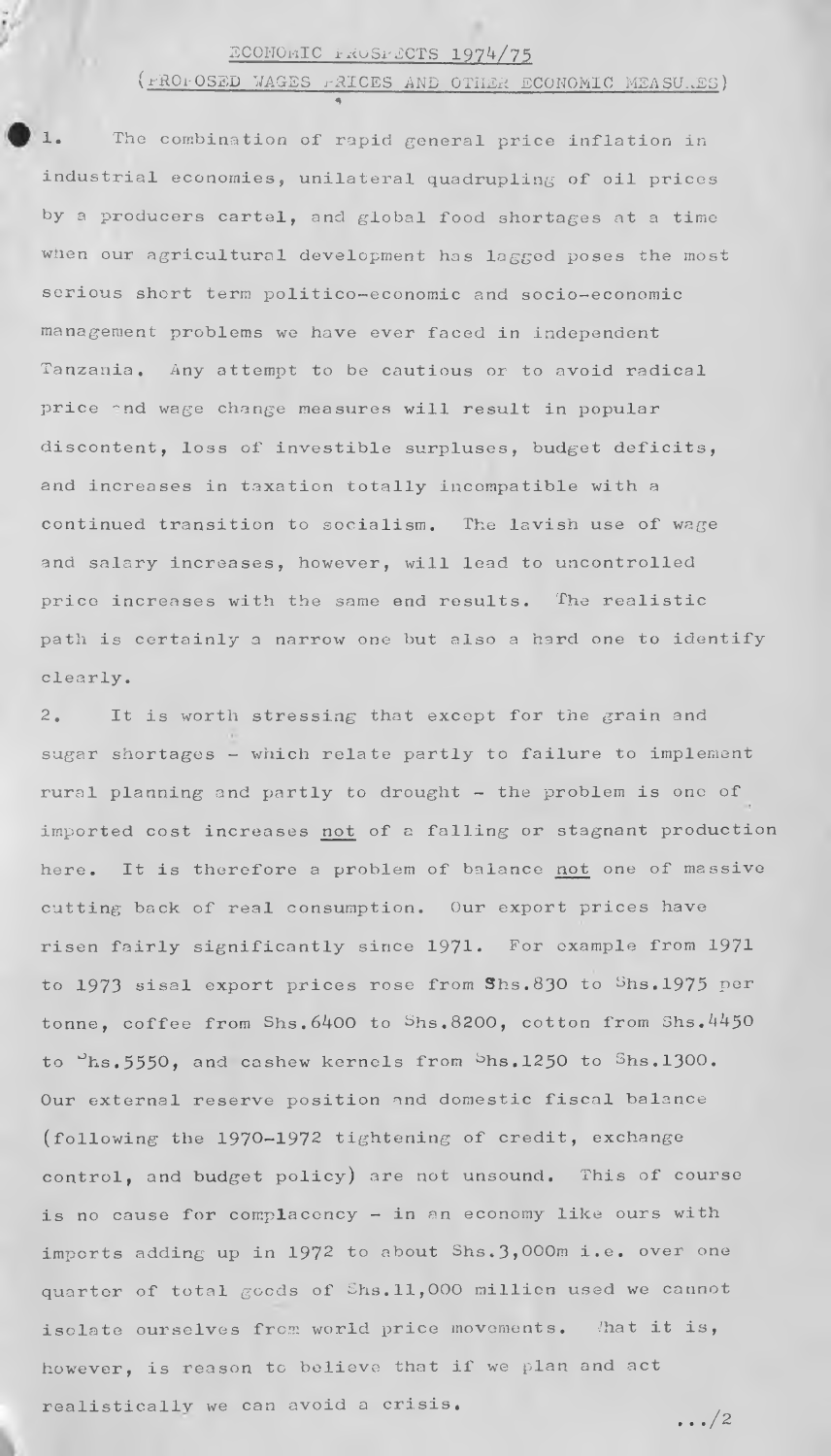3. The 1974 Balance of Fayments is likely to be Shs. 500 **^P-llion worse than 1973\* Petroleum price increases will have a 1 gt cost (alter exports to Zambia and Burundi and of surplus heavy fuel oil^J of 3ns. 300—350 even if further rises are averted. Grain, sugar and milk price increases combined with higher quantities needed because of drought and rebuilding of stocks run down by late ordering will add another Shs.350 million. Price increases on other imports are unlikely to be less than Shs.250 million. Against this cuts averaging 25/i in all consumer goods imports other than grain, milk, sugar and a few other mass consumer goods might save Shs.100—125 million. Thus an import increase of Shs.800-850 million seems inevitable unless we cut back investment severely or lower our factory output by reducing raw material, intermediate goods and spares.** Exp**orts (excluding petroleum exports which were netted** against gross import cost to reach the net cost cited) may grow **by Shs.300 million basically on price improvements partly cancelled by a coffee volume fall. The trade balance will thus worsen by Shs.500— 550 million. Improvements on invisible exports (e.g. freight services to Zambia, Burundi, Rwanda, Zaire)** cannot trim this deterioration by more than Shs.50 million.

**K**

 $\wedge$  2

**3.a Because of the anticipated deterioration of the terms of trade, Tanzania will be faced with serious problems of balance of payments, this year and next year. In theory there are five ways of dealing with this problem namely;**

- (a) Reduction in expenditure on imported  $\beta$  oods.
	- Tanzania annual imports in 1973 were abour Shs. 3, 416 m. **of this sum, food, petroleum and capital and intermediate goods imports amount to about** Shs. 2,  $684$ m. The balance of Shs. 732 m. can be further **reduced by stringent controls by about Shs.100-125 million shillings. Given better climatic conditions and unwavering determination to step up local food production there is considerable room for import substitution over the next 2-3 years of such items as sugar, cooking oil, food crops, maize and rice,** cement, soaps and detergent production etc. This **shall call for discripline and hard work with revision of producer prices and investment programmes in some cases.**
- (b**)** Expansion in exports of goods **and** services; **To date the basic problem in Tanzania has been limited production in agriculture and industries. While some improvements are possible in agriculture**

**/3**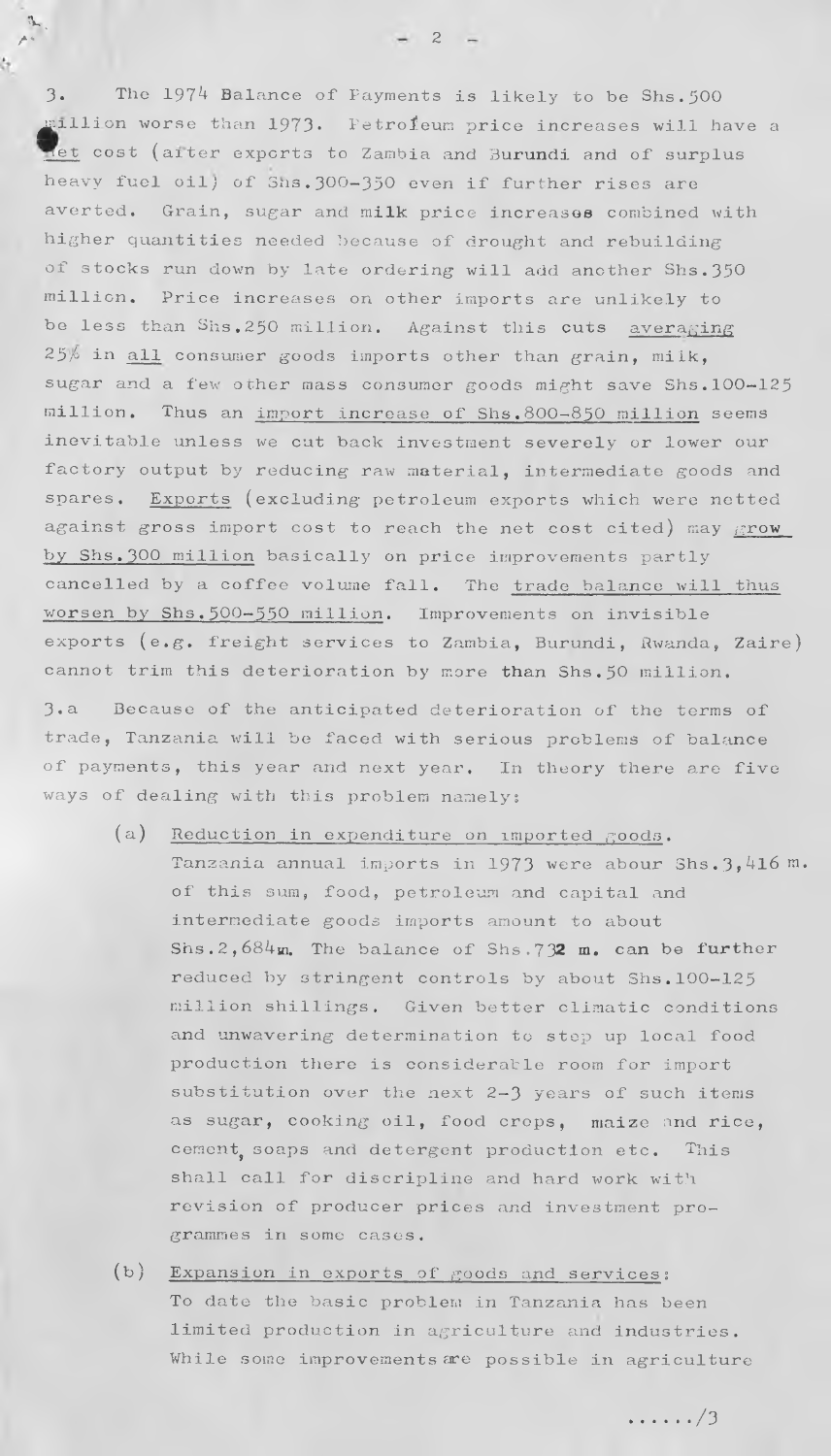**given good weather and additional price incentives, no dramatic expansion can be expected in the short run. It should be possible, given determination, to develop new crops such as soya beans and oil seeds, or step up production of fishing, chicken and pigs with minimal investment. This could supplement our annual export earnings with little effort. Even greater gains are possible by exporting processed or manufactured forms of our raw materials e.g. sisal twine, cashew kernels, leather, cotton yarn, leather products, cloth, garments. These industries therefore must be among the** industrial sector priorities over 1974-80. With **serious efforts, Tourist industry can also make positive contribution to the economy.**

**(c ) Decrease in outflows of foreign exchange on other items. Total annual outflow of foreign exchange is • estimated at Shs.76 composed of loan repayment including compensation (Shs.25), dividends (Shs.35) Travel and emigration (Shs.l6 ). There is some room for further tightening of the outflows relating to dividends and travel and emigration but total savings would, be only marginal relative to needs.**

**(d) Increase in the capital inflows in the form of official aic and other borrowings etc. To date Tanzania inflow of such resources is** estimated at Shs.880 p.a. (1972/73). Sudden increase in the inflow of such capital is not **anticipated as a result of the instability of the world monotary situation unless new resources can be tapped from the oil producing countries. Best estimate indicate that we may be able to retain inflows** *<* **>n same level of .1973 over the next 2-3 years. Another possibility is borrowings from IMF. Total resourc os which Tanzania can expect from this source** ............/ \*

**- 3 -**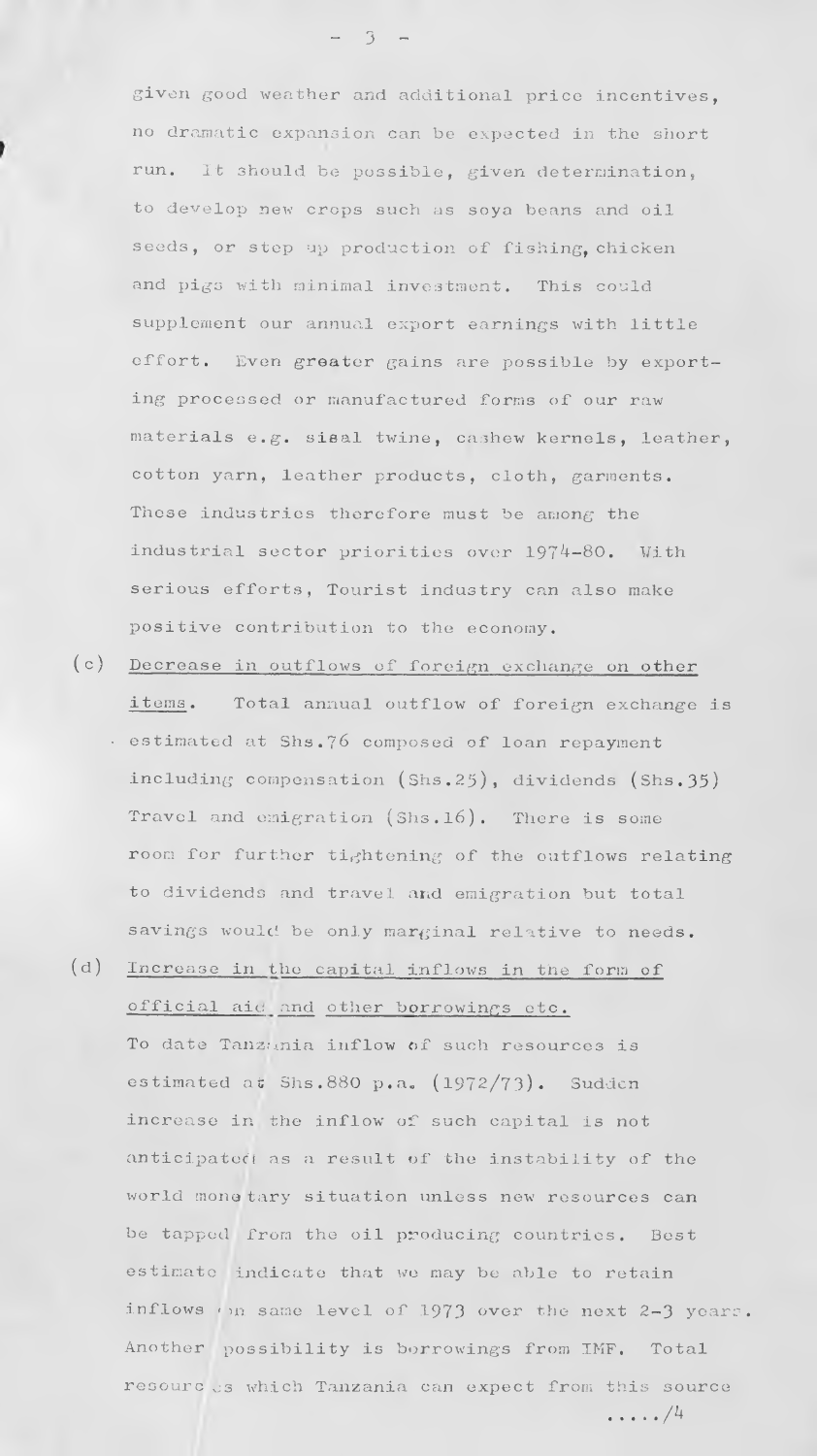is estimated at Shs.488 million of which Shs.57 **million are in the form of Special Drawing Rights (SDRs) which are freely usable, Shs.90 million in IMF Gold Tranche, (also freely usable), Shs.271 million in the form of IMF credit tranche which can only be used when a country is facing accute budgetary problems. (Use of this provision has to be supervised by World Bank). There is a possible Shs. 70 million which can be made available to Tanzania as soon as arrangements for the establishment of the Oil Crisis Fund by IMF (through contributions from oil producing countries) are finalised.**

(e) Running down of foreign exchange: As at 31.3.74 **the official reserves of Bank of Tanzania stood at Shs.764. These are fast running down due to the need to build up food stocks and to meet expensive petroleum imports and inflated prices of imports.**

**3•b Treasury has established a task force to identify immediate, medium and long tern measures that must be taken to deal, with this situation. This will call for action under the four headings.above** Ind may influence the direction of investment over the next two to **three years. Treasury should be authorised in consultation with the President to take such measures as are considered necessary to stabilize the situation in the current economic situation. 4. 1974 as compared to 1973 is likely to see something of the order of Shs.1,150 million in domestic and imported cost increases on goods and services consumed and invested in Tanzania. (See Para 18 and Annex 3 for further details). If these cost increases are not passed on to users they will be no less real in using up domestic resources and foreign exchange. The difference will be that parastatal operating cash flow (Shs.550-600 million in 1973) and recurrent revenue allocation .to development (Shs.100 million budgeted in 1973/74) will bo swallowed up. That will mean either;-**

- $(a)$  a  $30<sub>p</sub>$  cutback in total investment and  $50<sub>p</sub>$  in public sector investment;
- **(b) a doubling of sales tax (or tax measures of parallel scope)?**

**. . . . . .** / 5

**\_ 4 -**

*r*

**>**

**\*%•** *r* **\*sa p\* >**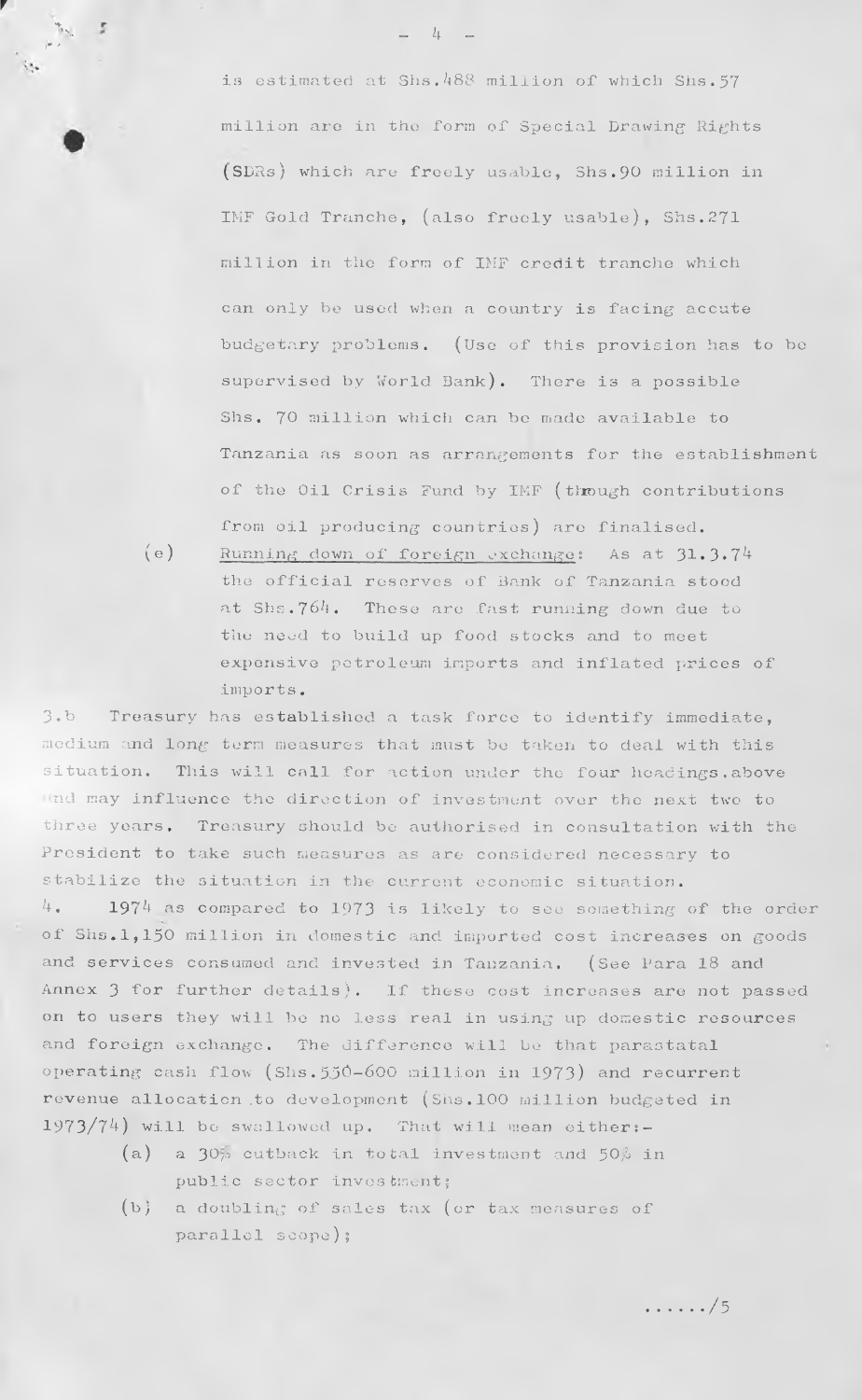**c. or a fall into 25—35\$> a year price increases which would \*(given our data collection and reporting system) render planning and management impossible as well as creating explosive discontent from wage and salary earners.**

**Therefore, in general and with the most limited of exceptions as to scope and time, cost increases must be passed on as user price increases.**

 $5 -$ 

**5. If Shs.1,150 million in price increases are envisaged** over 1974 then wages and salaries must be raised. About **Shs.475 million of the cost would fall on wage and salary earners, Shs.425 million on other individual consumers, and** Shs. 250 million on government consumption and on investment. (See Annex 3 for details). Therefore, wage and salary **increases are essential. Because the real purchasing power of senior salary earners has been eroded by 60^o since 1961 and by 25/» since 1970, it is not plausible to act only on minimum wages. (See Annex 1 for details). Such falls are not "standing still".**

**6 . Very considerable costs will arise from the wage and salary increases proposed (See Annex** *2\_* **and Paras** *\9--2k* **for details) and these ma}' require certain limited additional producer price changes. It must not be forgotten that one** man's income is another man's cost and one man's buying price is another man's income.

**7\* The Budget implications of the changes are not impossible** although (See Paras 29-32 and Annex 4) they do require significantly greater discipline on the part of Ministries and Regions **both in respect of spending and of revenue collection. If such discipline is accepted, implemented, and enforced a budget for 1974/75** with no major revenue tax measures should be possible. Major new spending demands, however, will in fact be demands for naw or raised taxes.

 $\frac{1}{2}$ .../4

Ò,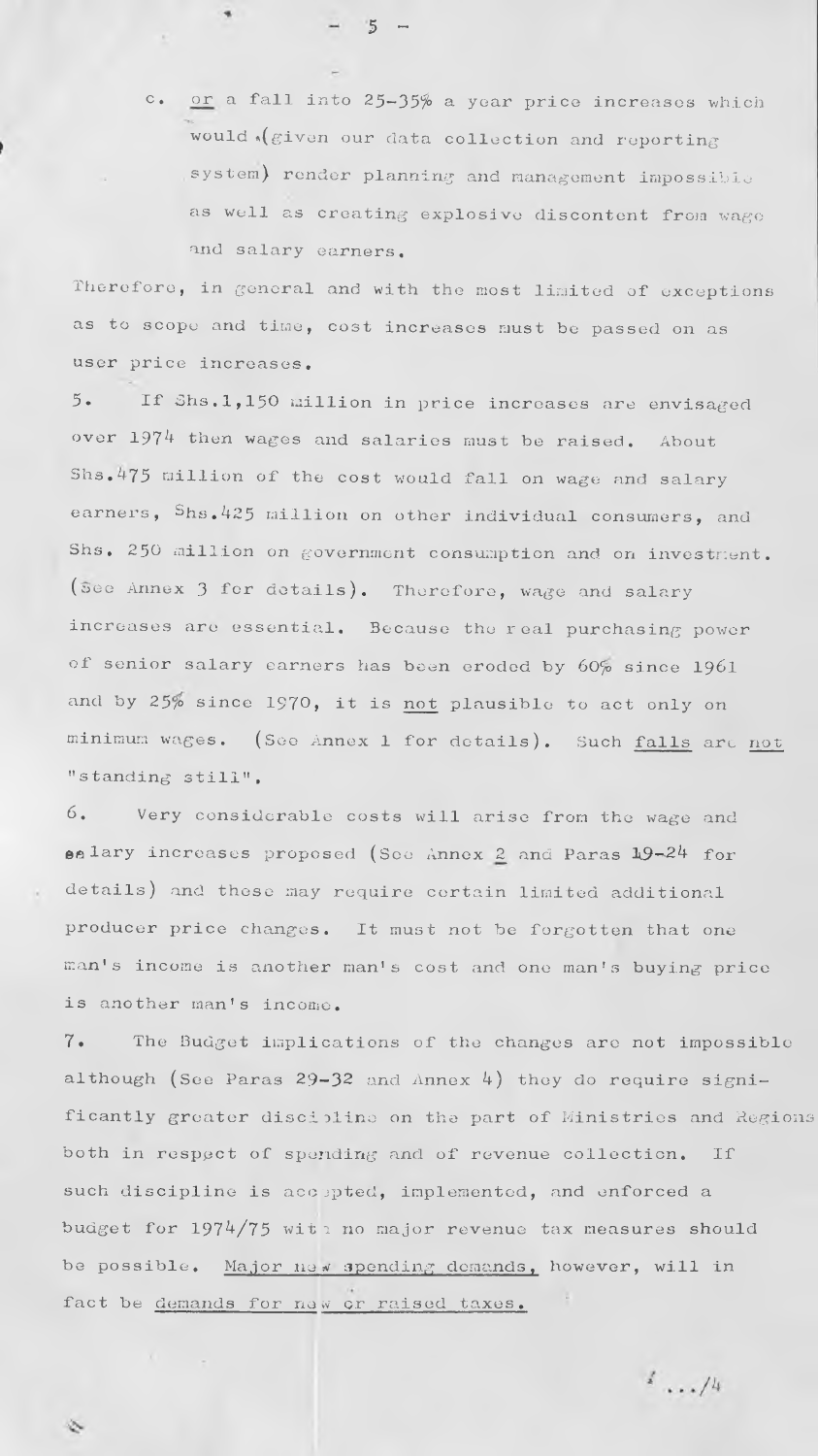**8. Certain consequential tax changes necessarily flow from major wage revisions e.g. the level of income subject to a 0 per cent income tax rate needs to be adjusted upward to approximate the new minimum wage.**

#### **II**

#### **Wages**

**9. Since 1970 the purchasing power of a senior manager or civil servant (present Shs.2,000—3>500 per month range) has** fallen about 25%. Clearly many senior managers and civil **servants have not been promoted since 1970 - the high achieved degree of Tanzaniazation has that result as opposed to the situation over 1961-1970 when a promotion every one to three years was normal enough. It can be a matter of pride that the range in real purchasing power after direct and indirect tax within the public sector (a top manager compared with a messenger) has fallen from 55 60 to 1 in 1961 to 10 or 12 to 1 today but the rapid real fails in purchasing power by managers and civil servants whose dedication, efficiency, commitment, and integrity are vital under a socialist system is cause for alarm.**

**10. For minimum wage earners the situation is different in the sense that, even with no change, their 197^ real purchasin** power would be about  $140\%$  of that in 1961; but they too would have suffered a loss between 1969 and 1974 and a greater one between 1972 and 1974. Therefore, the normal triennial **minimum wage review (1969, 1972, normally 1975) needs to be brought forward.**

11. Given the very large price increases (hopefully not to **be repeated), of which about 90\*^ are imported not local in origin, it wuuld bo inappropriate either to engage in elaborate scale adjusting exercises or to leave the private sector outside the scope of the main increases.**

**12. It is therefore recommended that: in respect of the minimum wage s**

 $\sim$ 

**..** */5*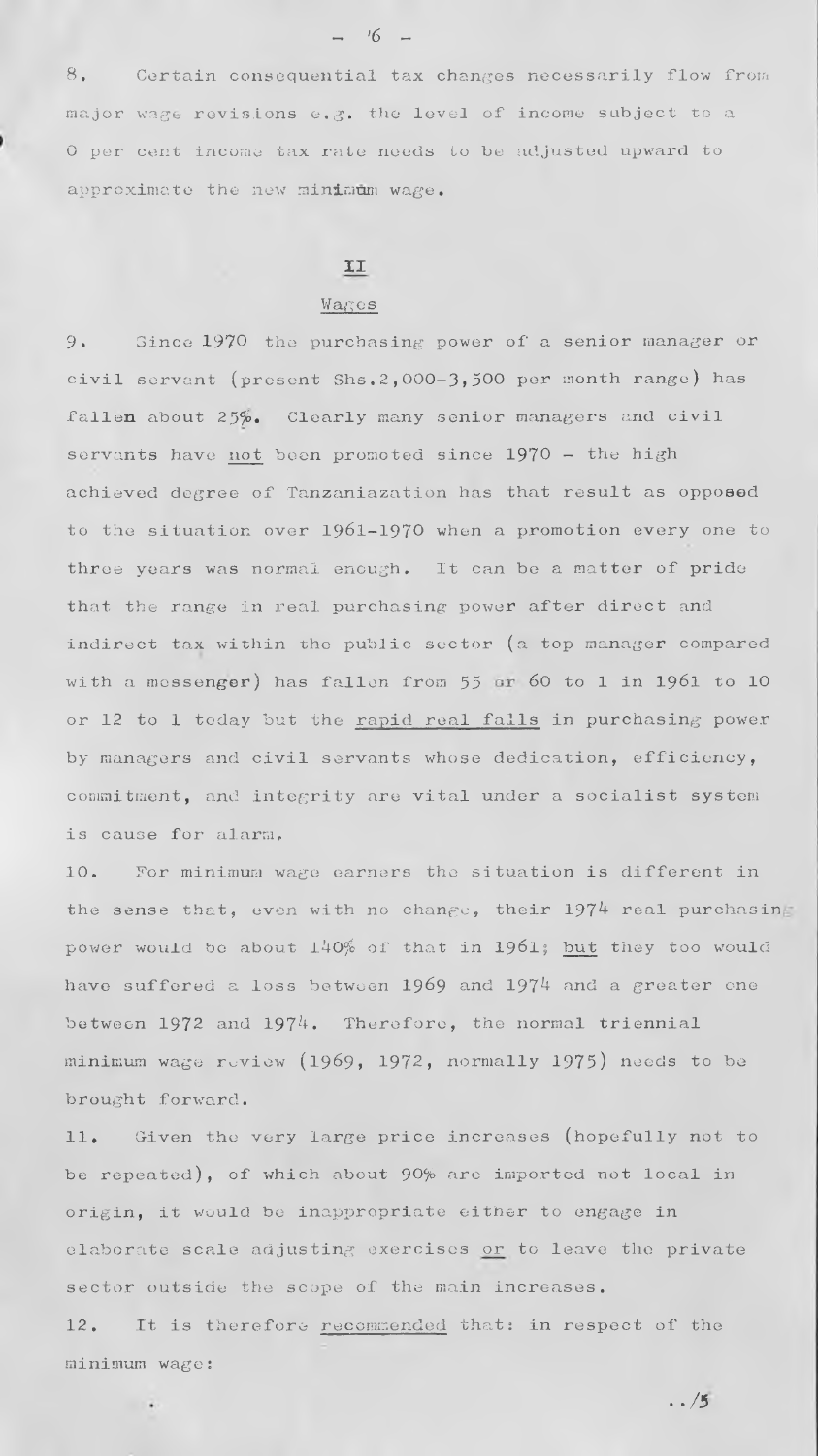- a. the Rural Minimum Wage (Agriculture, Rural Constru **ction, Mining, Rural Domestic Employees, Rural Non-Profit Institutions) be raised from ^hs.140 to Shs.180 per month;**
- **h» mining enterprises with over 100 employees be shifted from the Rural to the Basic (Urban Minimum Wage ;**
- c. the **Basic (Urban) Minimum Wage** be raised from **Shs.240 to 340 per month.**

13. It is further recommended that for all other employees **except**

- **expatriates on secondment or with (gross) monthly (i) pay of over Shs.4,000.**
- **foreign technical assistance agency employees? (ii)**
- **any person who will receive a greater increase in ( iii ) wages or salaries pursuant to Cabinet Paper No. 1 of 1974 (dominantly Grade C Teachers and Rural Medical Aides — the total increase for the teachers approaches Shs. 50 million).**
- (iv) East African Community and Corporation employees **above the new minimum wage levels, the following increases be provided;**
	- **a. for those in occupations subject to the Rural** Minimum Wage Shs. 40 or 15% of the present gross **monthly wage (salary) whichever is the greater** but not more than Shs. 300 per month additional;
	- **b.** for those in all other occupations Shs. 100 or **15\$ of the gross monthly wage (salary) whichever is the greater but not more than Shs.300 per month additional.**

In all about 95% of citizen employees will have an increase. (After direct tax Shs. 300 increase per month will be Shs.150 to 180 net versus Shs.100 - no direct tax - net **increase for the urban minimum wage earner, a 5 to 1 maximum difference which is very low even in socialist**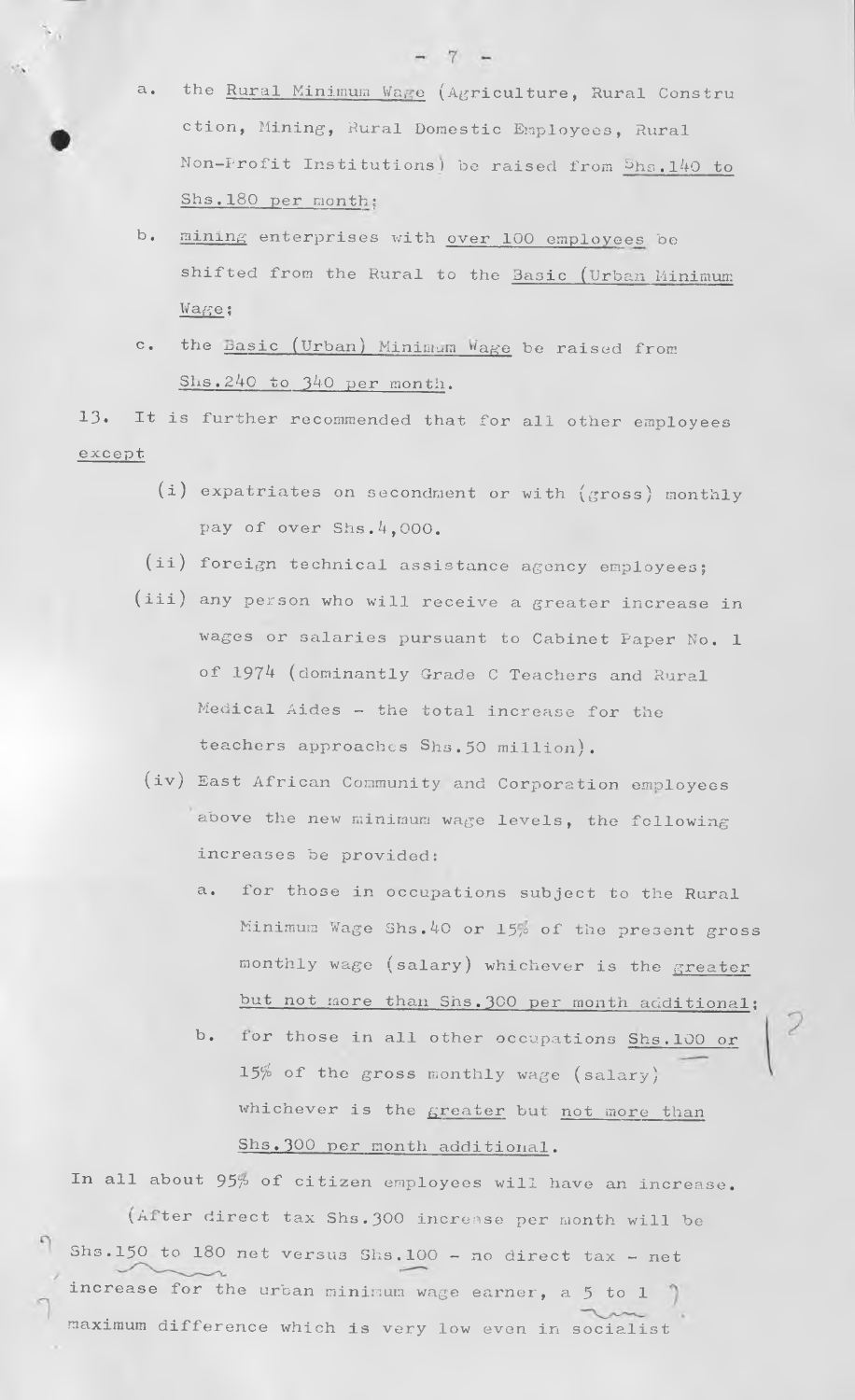**practice and thus farthers equality of income distribution.)** *\** **If the proposals of Paras 12 and 13 are agreed it will be necessary to:**

- **a. adjust the implementation of Cabinet Paper No. 1 of 1974s**
	- **(i) to bring it into force 1.V.74 not 1.VII.74 if that is agreed for this paper;**
	- **(ii) to apply its new wage and salary scales where these result in increases greater than those proposed (primarily Rural Medical Assistants ' • and Grade teachers but also some technical assistants);**
	- (iii) to apply the Shs. 100 or  $15p$ <sup>p</sup> proposals of this paper to all other cases in which a new scale **equal to or above that now existing was proposed but a lesser increase than 100 or 15?- j**
	- **Viv) to save the scale reductions (for new entrants only) to harmonize certain comparable jobs usually by accepting the cut but making the new scale 15/9 above that proposed in line with the general increase;**
	- **(v) in the case of newly created grades and scales to adjust the proposed rate so that it maintains the same general relationship to the grades immediately above and btlow as proposed in the paper.**
- **b. ban all wage or salary increases for one year from the date of these awards except for:**
	- **(i) categror.ies not covered e.g. EAC and Corporations, Technical Assistance Agency foreign personnel?**
	- **(ii) increments automatically paid under existing scales**,
	- **(iii) promotions.**

**- 8 -**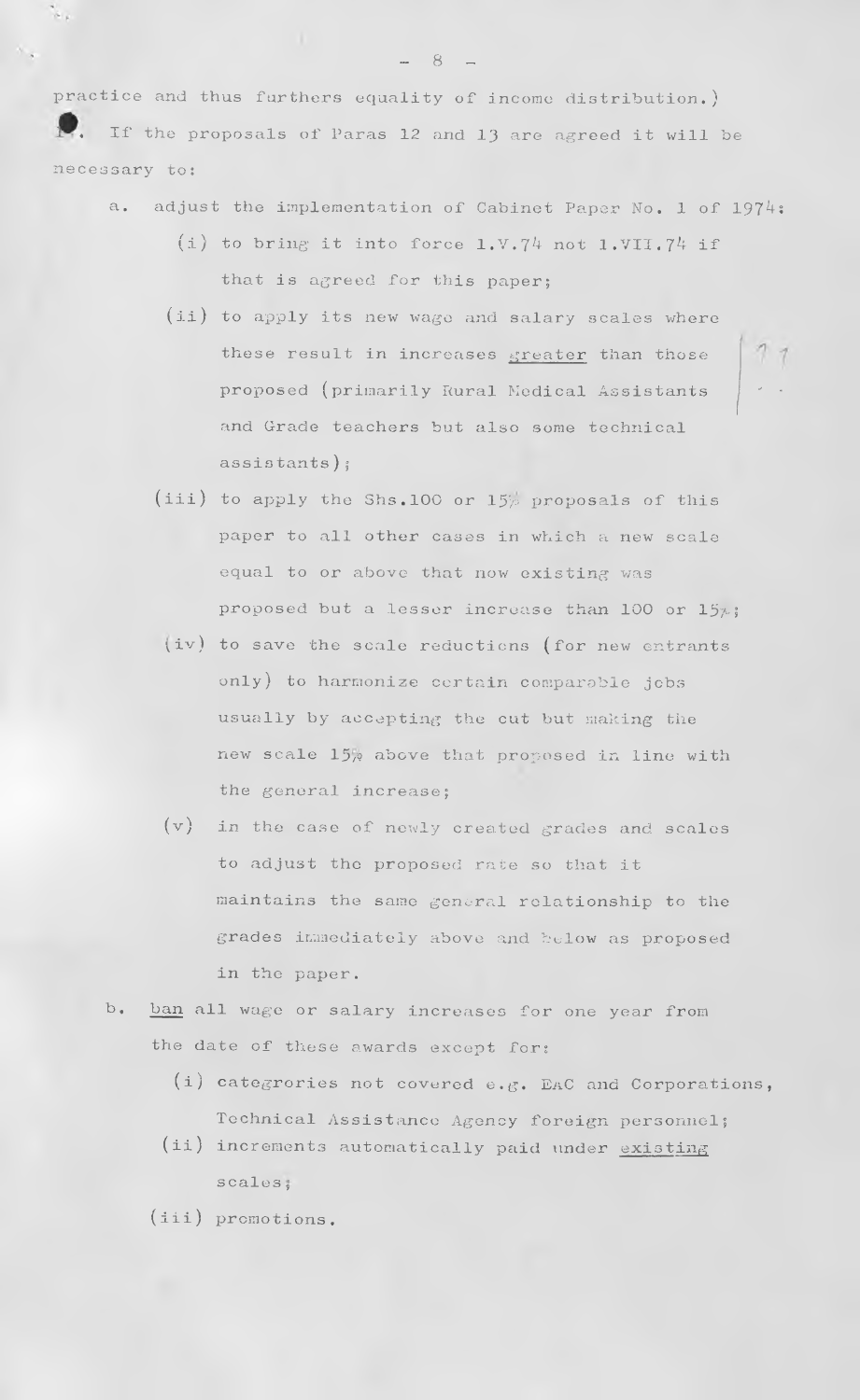**1 5***•* **These bans are critical to avoid generating excess costs. the proposals of Paras 12 and 13 do provide 42% minimum** *1* **wage Roosts over 15f=> up to Shs. ^00 a month, and 15\$> thereafter up to Shs.3»J50 a month they d\_o include most of the gains proposer in Cabinet Paper No. 1 of 197^ but also ensure that all employees benefit which would not be true under the Cabinet Paper's proposals and so can be harmonized with them. ;See Annex II-D). However, if we are to legislate average wage/salary increases averaging 171/- to 20^ for firms these must be the only such increases in this year. The firms cannot afford additional** *k-10'fo* **increases via the Labour Tribunal. 16 . Paras 12-13-14, if accepted will require legislation over which Labour, Treasury, and A.G.'s should liaise. 17. It must be considered whether July 1 is the best date for implementation and the budget speech the best time for announcement. Given the degree of discontent by many wage earners and of loss of morale and dedication by many middle and senior civil servants and managers an earlier announcement and a May 1 implementation are almost certainly preferable. (This would require Supplementary Estimates but these could largely be financed by revenue arising from parallel price changes. 18. For wage and salary earners as a group these wage and salary changes - after allowing for direct taxes and for price increases - should leave a 1974 (1974/75) purchasing power increase cf the order of 5-6a> over 1973 as opposed to** an over  $10\%$  decline in the absence of any changes. For the **salary earner it would restore the 1972 position and for the minimum wage oarner achieve a new high marginally above the July, 1972 position. (See Annexes I and III for details.)**

#### **Ill**

#### **Cost Implications**

**19. For manufacturing wage costs are a low share of total costs and with bouyant sales and better labour productivity**

**- 9 -**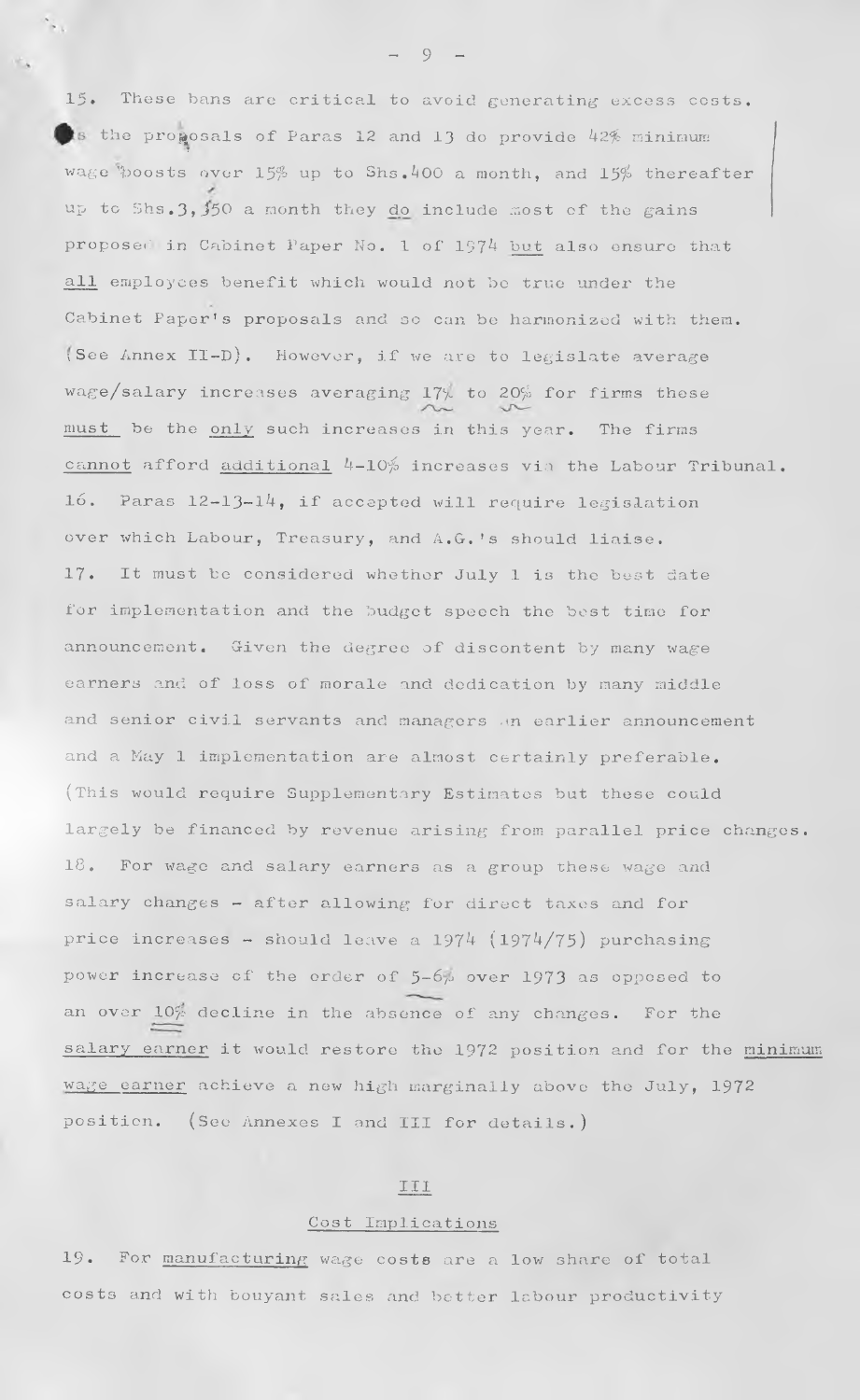from better morale, the costs should be containable with **quite modest and delayed Price Commission approvals for selected price increases.**

**20. For services the situation is unclear. However, Annex 3 1s price increases at consumer level include perhaps Shs,2 2 5—250 million of gross service margin increases which should largely cover their higher wages. As service margins were inflated over 1969-1972 some squeeze here seems practicable ,**

**21. For construction there will be cost increases which have been - so far as they relate to government - allowed for in Budget projections.**

22. For agriculture the price increases are more rele<sub>vant</sub> **than the wage increases. In the cases of cotton and maize** cash price boosts and subsidized inputs should ensure higher real incomes. For tobacco and coffee high world prices and **growth in output (assuming success from the nearly Shs.50 million coffee berry disease control spending) seem likely to boost real incomes. Cashew prices may deserve attention if** the Indian nut price for 1974 will allow CATA to raise the **grower price 10^6 without incurring a loss on its trading a c c o un t .**

**2 3 . For 1arge scale agr1culture the implications vary. Sisal and (to a lesser extent) tea are receiving higher** prices and can afford higher wages. Sugar and wheat probably cannot. In that sugar and wheat producer prices are now well **below import parity Kilimo might well consider Shs.100 per tonne boosts solely to offset the higher wage costs. Even at the raised prices every added tonne of local (versus imported) sugar or wheat would reduce the pressure on domectic prices. 24. In brief, the wage and salary proposals should not cause major productive sector problems with the probable exceptions of wheat, sugar, and perhaps some service establishments where not seriously affecting overall consumer**

**• ./9**

**- 10**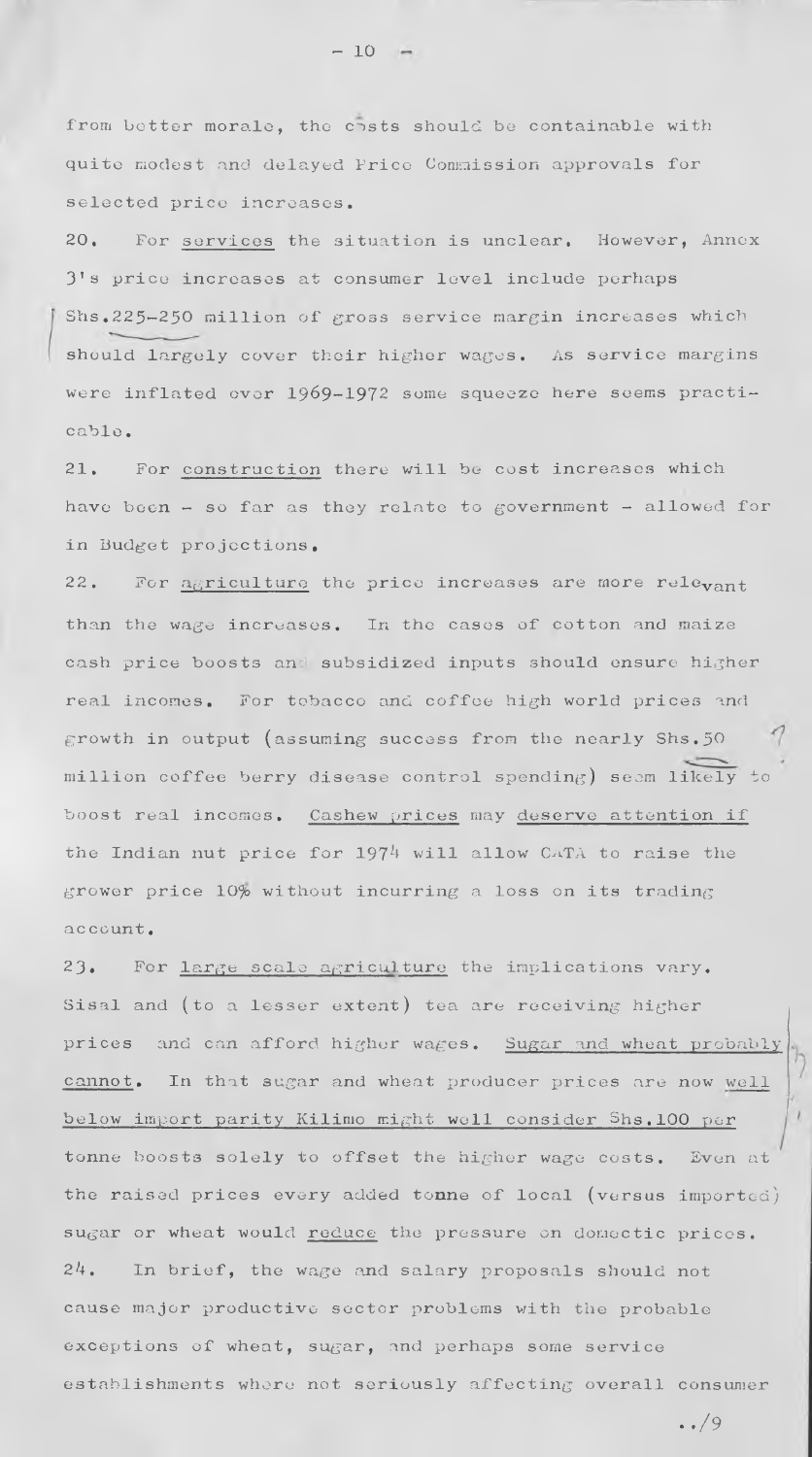costs could offset them. However, as noted below some agricultural prices including maize, wheat, beans may need **to be raised to encourage production.**

#### **IV**

#### **Prioee**

**25. Major price changes should be implemented parallel to the wage changes. As they are already rumoured widely, at levels about those actually under consideration, the reaction taken with the wage boosts (which are not rumoured as impending) should be favourable.**

**26. Food price changes - other than producer prices - have posed problems of determination in the past. On the basis of its record it appears that if Kilimo specialized in grower prices where it has particular expertise and duties but** subsequent manufacturer, wholesaler, retailer prices were **analyzed and proposed by the Price Commission, much time would be saved. For critical commodity changes, consultations and where necessary referral to ECC should remain. However, the present system of innumerable interministerial conferences before ECC submission on sugar, flour, sembe prices seems clearly technically inferior to, and slower than, using the Price Commission to do the technical study while leaving the** political decision on key commodities to the ECC.

**27. It is therefore recommended thats**

- **a, maize, sembe, wheat flour and vegetable oil price increases be implemented parallel to wage and salary** increases. Likely increases are of the order of 50% refined cotton seed oil may need to rise from  $b/4$  to  $6/$ = per litre; sembe from 95 cents to  $1/50$  and **wheat flour from l/70 to Shs.2/5 0 .**
- **b. any other major price increases the Price Commission sees as inevitable (e.g. electricity following oil price changes) be implemented at the same time or** soon thereafter;  $\cdot$  .../10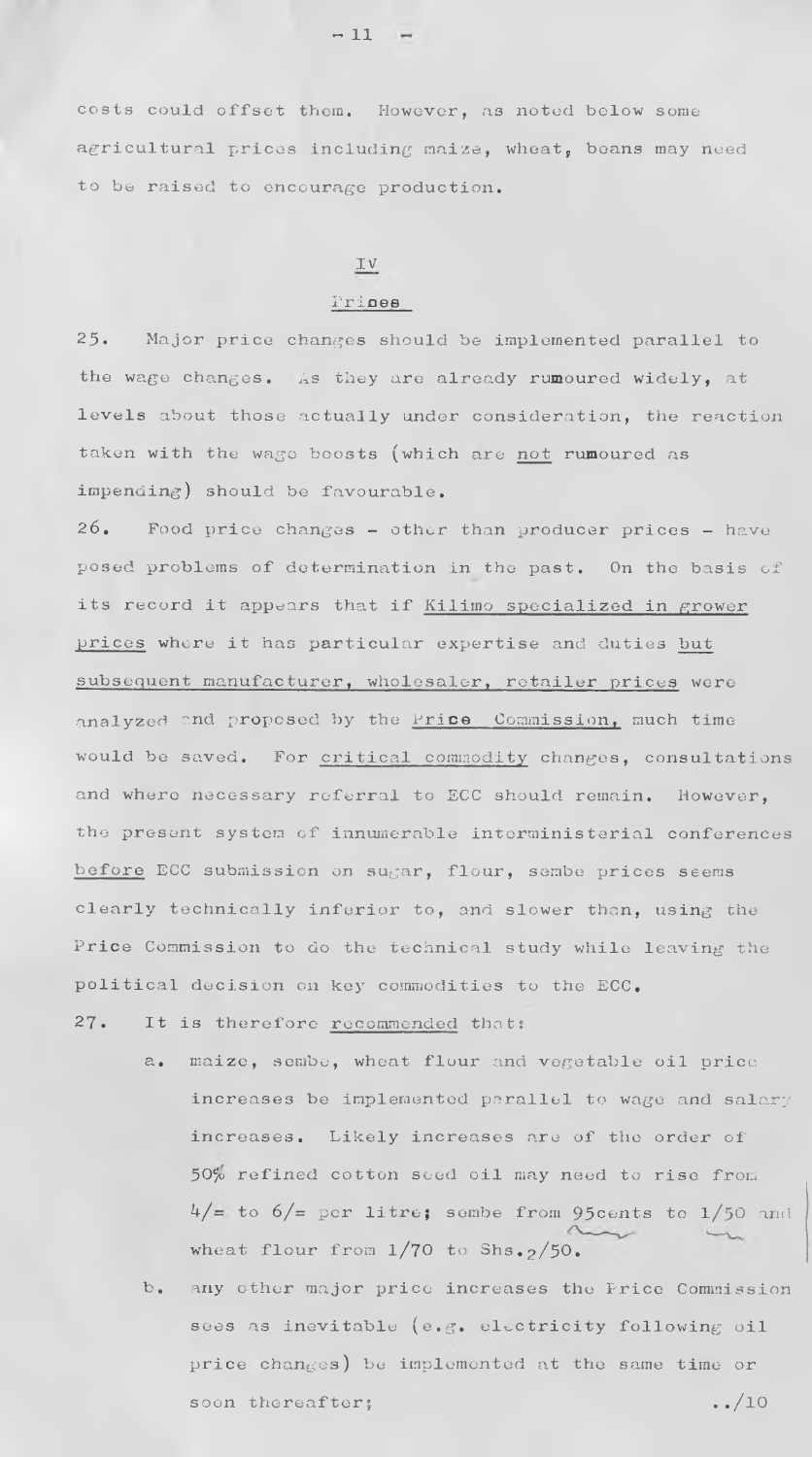**c. the Price Commission be instructed to give priority to completing the work necessary to set effective goods transport price ceilings;**

 $-12 -$ 

**d\* the Price Commission be made responsible for the technical analysis of all manufacturer, wholesaler, retailer food prices but with Kilirno retaining responsibility for grower prices (and informing the Price Commission when grower price changes will necessitate alteration in manufacturer, wholesaler, retailer prices),**

28. Annex 5 gives some farm and retail food prices. These suggest that our wheat prices are so low as to hamper **increased local production and that for maize they are also too low to encourage production for local sale at least in any area where export smuggling is practicable. (The fertilizer grant makes production more attractive at any price but does not reduce the temptation to smuggle.) To the extent higher farmer prices did lead to substantial increases in grain output they would:**

- **a. reduce Foreign Exchange costs 5**
- **b. raise rural incomes;**
- **c. if large enough output gains resulted, reduce average grain costs to NMC,**

**Therefore, it would appear desireable for Kilimo to review the wheat and maize grower prices with a view to determining whether higher prices would increase production, decrease smuggling and thus reduce import needs and average cost enough to be desireable and whether introduction would be most appropriate for the current long rains harvest or for the 1974/75 short rains crops.**

# $\underline{\mathbf{V}}$

#### **Budget Implications**

**2 9 , Wage and price changes as proposed will raise the cost** of the **present** level of reourrent and capital budget activi-*4* **ties by about Shs,320 million. Of this perhaps Shs,250 odd**

 $\sqrt{11}$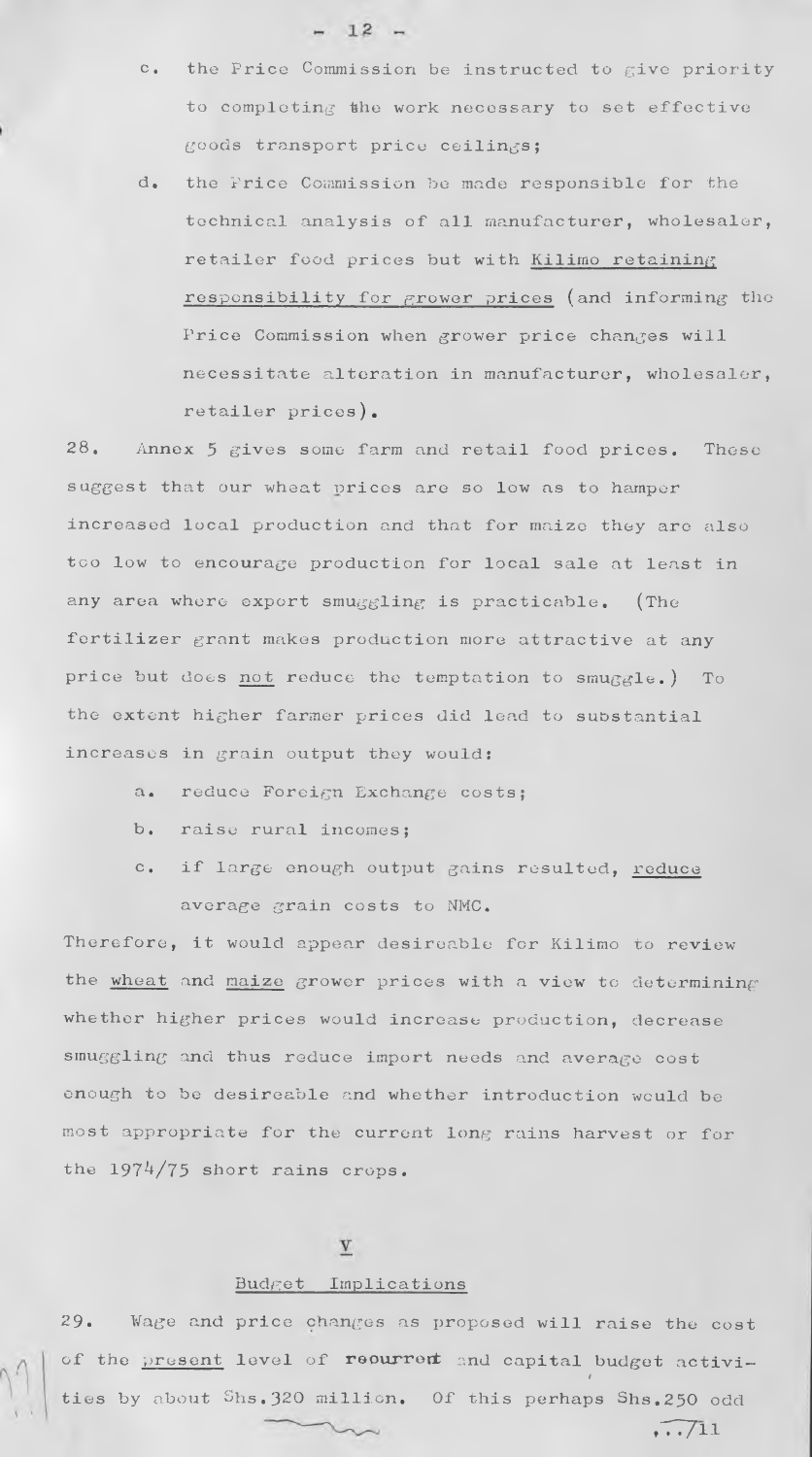**million would arise in any event from the selective wage and salary increases recommended in Cabinet Faper No.l of 1974 (but which were unfortunately not costed) and uncontrollable price increases. If one adds Shs.30 million growth in dobt** service and  $\textdegree$ hs.50 million added transfer to development to pay for past development borrowings and for a modest growth **in programme and ^hs.70 million for a** *k%* **real growth in ministerial and Regional Supply Programmes a total of Shs.470 million Recurrent Budget increase ? in 1974/75 over 1973/74 is reached.**

**30. Since the price increase elements and part of the wage increases will need to be put into contingency and allocated during the Budget year the implied ceiling for Ministerial and Regional Supply Estimates (other than Contingency and \* Transfer to Development) is bh3 t2,300 million as apposed to Shs.2,031 in the initially voted 1973/74 Estimates (Annex 4 for details) including all Cabinet Paper No.l increases in emolumcnts.**

31. It is just possible to foresee revenue increases of **Shs. 462-j million without new taxes or rate changes designed to alter net revenue.**

**Indirect taxes should yield Shs, 182-5 million more (even after the sugar tax reduction) - about half on price rises and half on volume growth; export tax yields should be up Shs. 60 million largely 011 sisal price changes over the past year; direct taxes should yield about Shs.160 million more from natural growth, partly from export price changes leaving authorities and plantations with taxable profits, but largely (even after consequential changes at Paras 33— 36 reducing yield) from higher wages and salaries.** Of the balance of Shs.57<sup>1</sup> million needed, Shs.20 million can be found from miscellaneous Treasury collections and Shs. 30 **million should be forthcoming from Ministries and Regions. This last figure requires that the serious failure to collect which has led to a sharp fall in Ministerial and**

**i.»/l2**

 $- 13 -$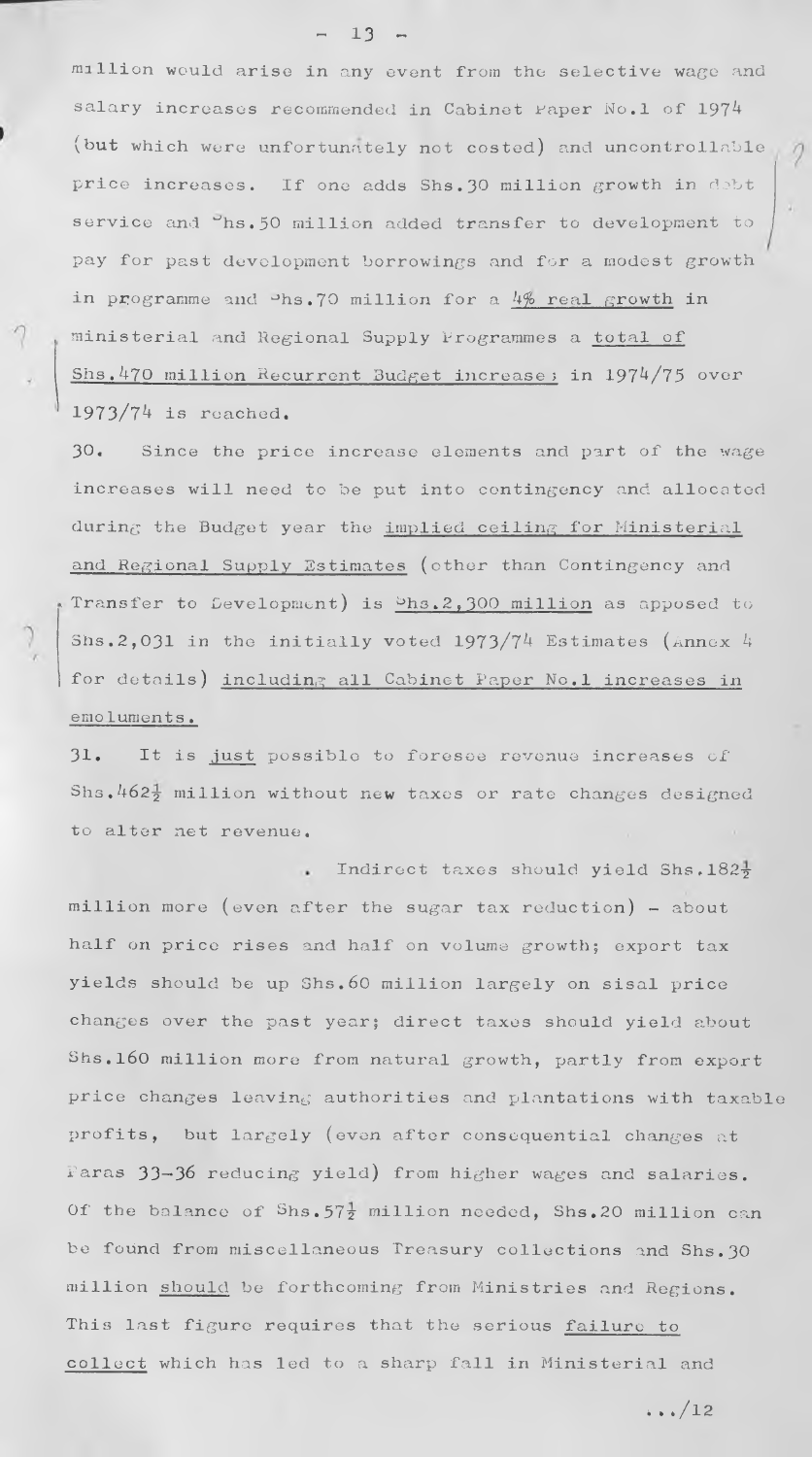Regional collections below 1971— 72 levels be reversed. The Shs.  $7\frac{1}{2}$  million to be found may be achieved by rigid economies in Estimates or clearly attainable collection procedure tightening•

32. It is therefore recommended that *2*

- a. an initial ceiling of  $S$ hs.2,300 million be set for Ministerial and Regional Supply votes other than Contingency and Contribution to Development;
- h. subject to this ceiling being held, every effort be made to avoid new or increased taxes affecting consumers and peasant farmers;
- c. Regions and iinistries be directed to give priority to collecting the revenues for which they are responsible and warned that their failure to do so can only lead either to Budget cuts or increases in other taxes. Failure to collect money due to the Government is just as irresponsible as improper spending and has the same fiscal effect as fraud.

## **VI**

#### Consequential Tax Changes

**33.** The level of income to which a zero rate of tax applies has normally been the minimum wage. Therefore, if the wage and salary proposals are agreed, an increase in this tax free bracket from  $\mathcal{P}_{\text{hs.2}}$ 240 to  $\mathcal{P}_{\text{hs.3}}$ 340 a month seems appropriate. Certain phasing changes on rates up to perhaps Shs. 500 per month will be needed for consistency but no changes in the main per centage rates on income slabs about Jhs.500 are envi saged.

 $34.$  The present Shs. 3,000 a month ceiling on housing uplift creates a technical anomaly in that for with quarters contracts providing gross cash salaries of over  $\nu$ hs.13,500 and under Shs.20,000 a month the marginal rate of tax exceeds 100*%, A* reduction in t e ceiling to  $Shs.2,000$  a month  $(Shs.24,000$  a year) would remove this.

**oV) t-** *VP*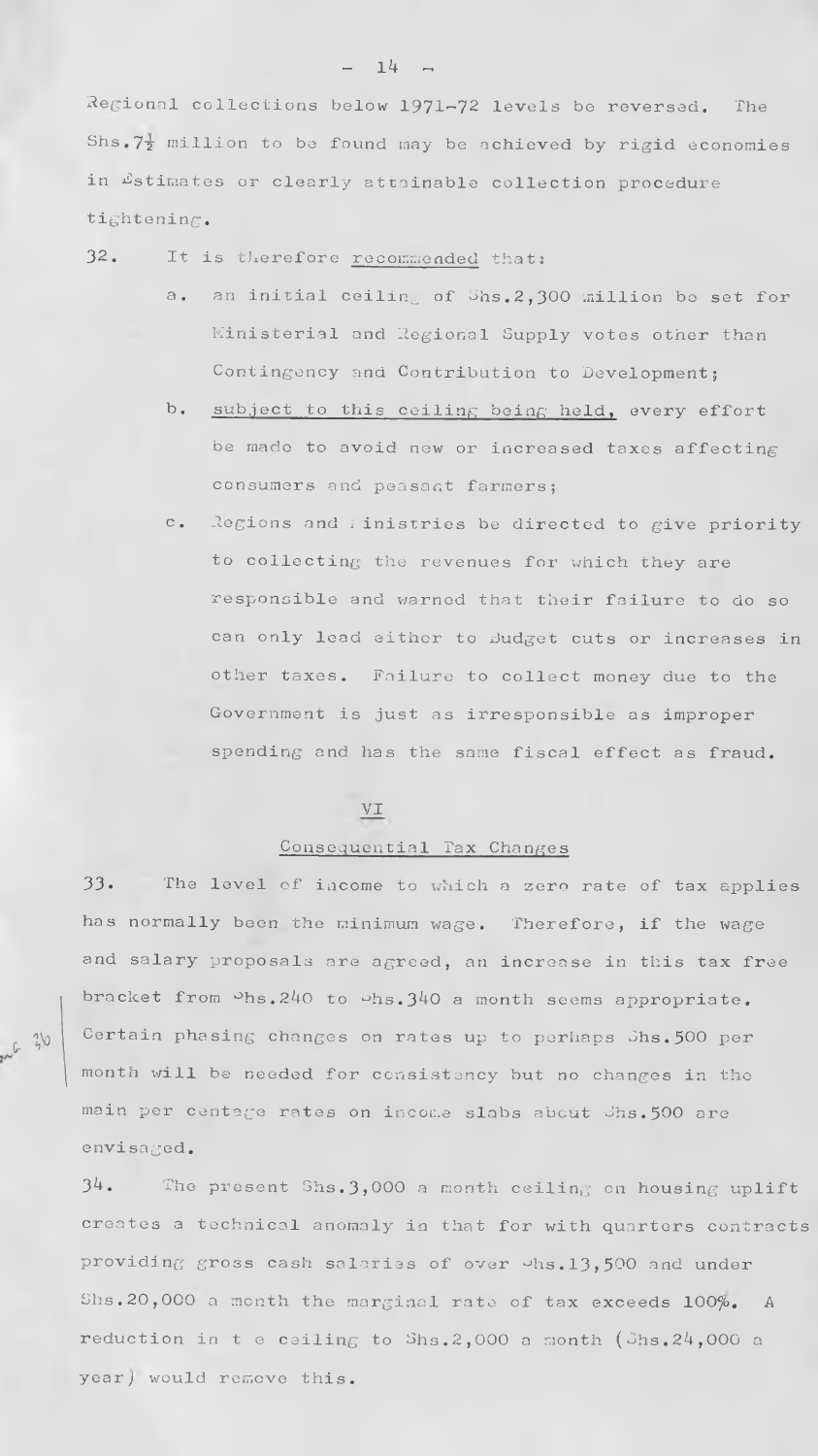**3j. In countries, committed like Tanzania to equalitarianism such as Sweden and Sri Lanka very high average tax rates have been found to create problems. Sri Lanka has sought to avoid this by having taxes on middle incomes higher than ours but a lower highest marginal rate. Sweden has marginal rates in** many ways similar to ours but an about 80% ceiling on total **direct taxation as share of income. This appears to allow progressive taxation in the interests of revenue and equity but without loss of incentive for a handful of highly qualified professionals, both citizen and expatriate whose work is critical to our development.**

**3 6 . It is therefore recommended that?**

- **(a) the income subject to a zero rate of tax be raised from Shs.240 to Shs.3^0 per month;**
- (b) the rates from  $-hs.340$  to  $-hs.400$  per month be **adjusted slightly downward to produce a smooth pa ttern;**
- **-v I \i (c) the marginal percentage rates from Shs.400 a month** *v* **ponward be left unaltered**
	- **(d) the maximum housing uplift be reduced to Shs.2 ,000 per month;**
	- **(e) the maximum average rate of direct tax in relation to wage, salary and self employed professional income (including allowances) be set at 75^.**

#### **VII**

#### **CONCLUSION**

**37. The changes proposed about are far reaching. They will, if adopted, set the basic framework for annual economic policy for 1974-75. Taken together they should;**

- **a. reverse part of the recent fall in real purchasing power of salary earners;**
- **b. advance minimum wage earner purchasing powe to a new peak;**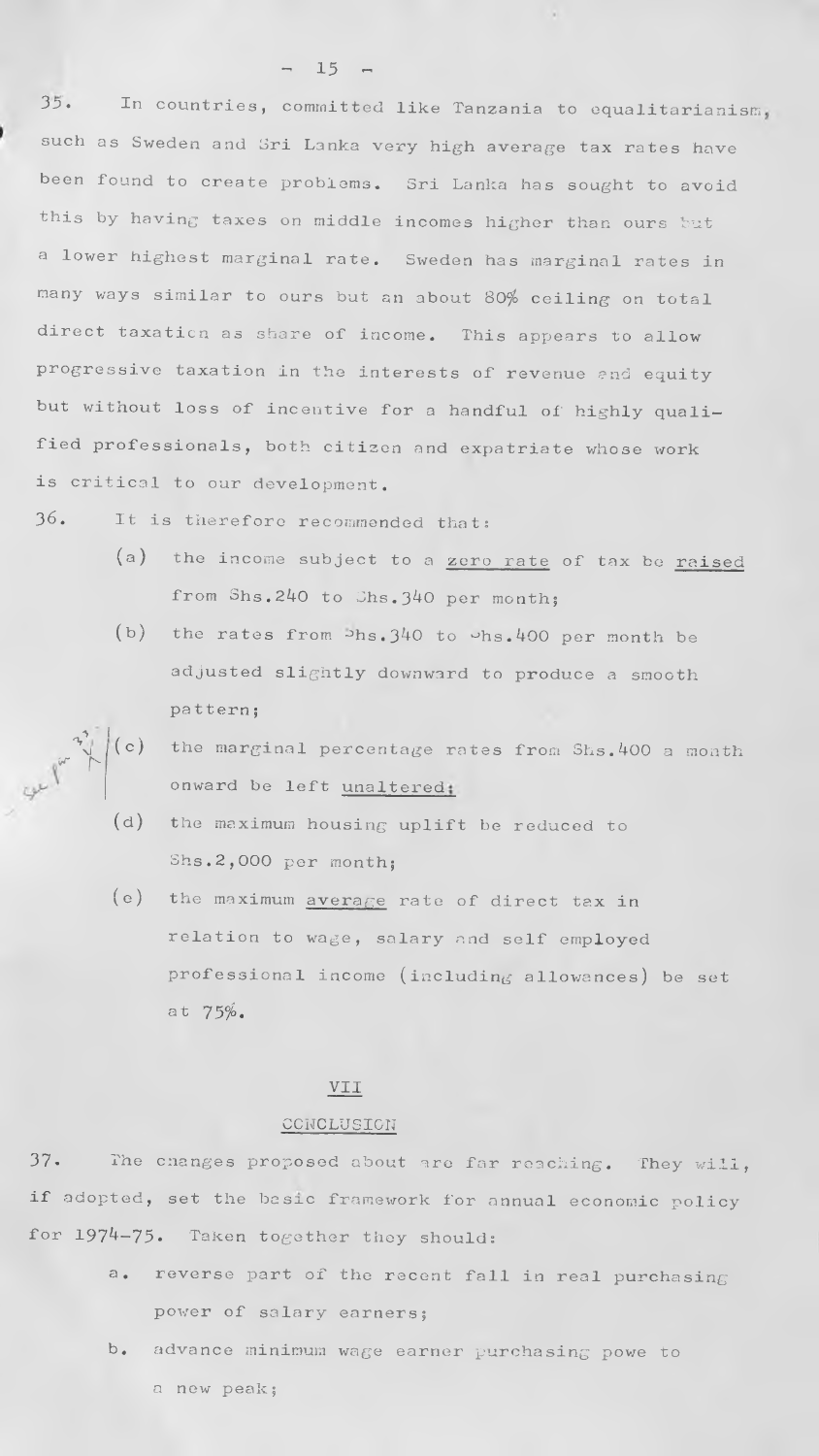- **c. allow price levels which preserve domestic investibl surplus;**
- **d. reduce incentives to smuggle goods for resale at higher prices in neighbouring states - a major element in creating shortages;**
- **e. allow a balanced budget without significant new revenue measures if restraint in spending is practised.**

**In the present chaotic world economic situation that is the very best we can hope to do. It is, in fact, more than some industrial economies with far more resources and expertise chan we seem likely to achieve. To propose less would be to hide from reality and invite explosive worker discontent; to seek more would be to mistake the desireable for the attainable,**

**3 8 . The folio wing steps are recommended:—**

- a. the wage and salary proposals in Paras 12, 13, 14 and  $16$ :
- **b.** the price proposals in para 27:
- c. the **budget proposals** in para 31;
- d. the tax proposals in para 35;
- **e. Treasury be authorized in consultation with the President to take such measures as are considered necessary to stablize the country's economic situation as recommended in paragraph** *3a,*

**and to choose between July 1 and May 1 for the date of implementation of a, b, and d.**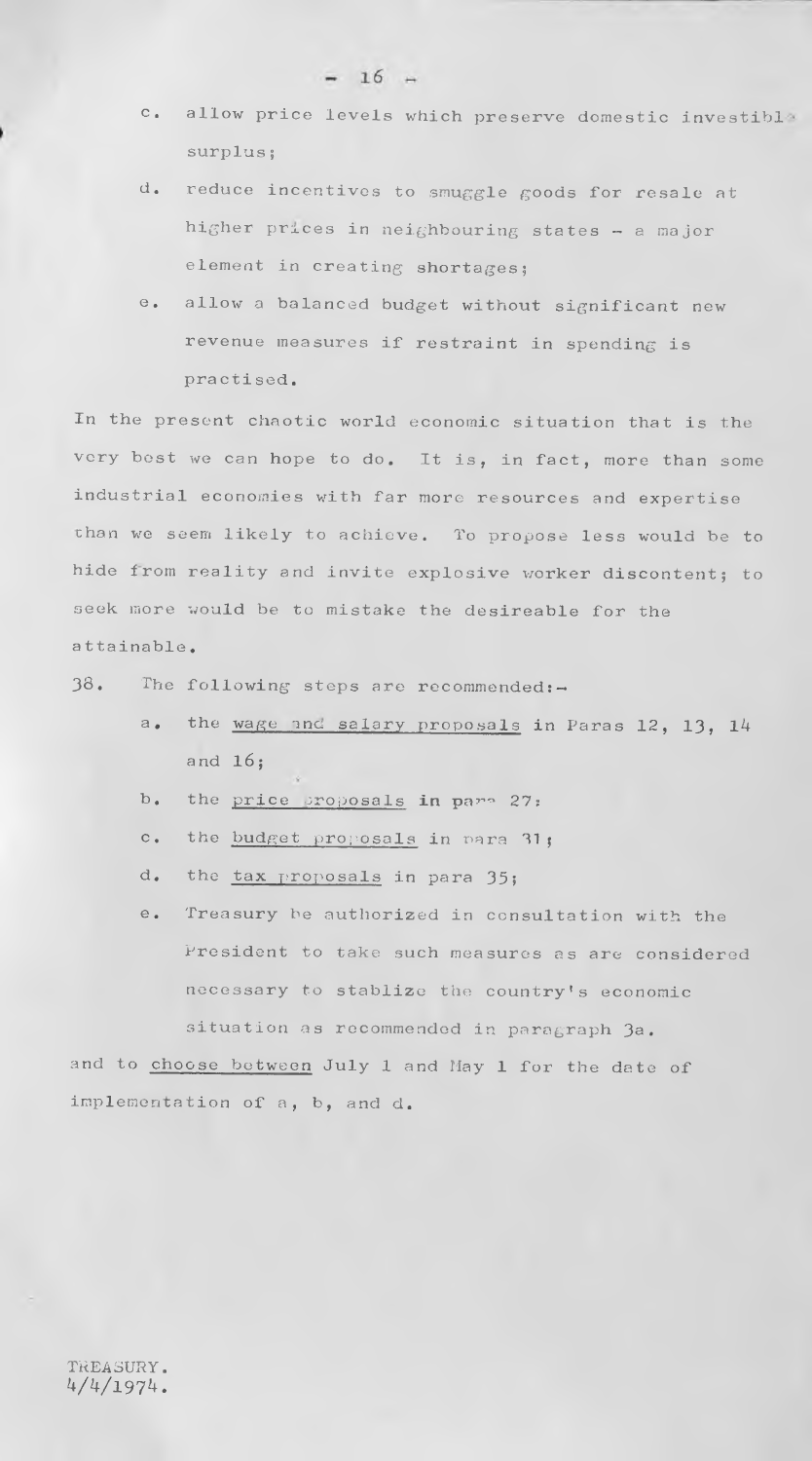# **PURCHASING POWER INDEX ANNEX I**

 $\sim$ 

 $\mathbb{R}^3$ 

|                   | Year | Wage/Salary | Direct Tax/<br>Fees | Net Salary | Cost of<br>Living | Purchasing<br>Power<br>$(1961=100)$ | Purchasing<br>Power<br>$(1970=100)$ |
|-------------------|------|-------------|---------------------|------------|-------------------|-------------------------------------|-------------------------------------|
| A. Higher Salary- |      |             |                     |            |                   |                                     |                                     |
| Fublic Sector     | 1961 | 100         | $10\%$              | 90         | $9^{\circ}$       | 100                                 |                                     |
|                   | 1964 | 85          | 15%                 | 72         | 99                | 73                                  |                                     |
|                   | 1967 | 80          | 14%                 | 69         | 111               | 62                                  |                                     |
|                   | 1970 | 80          | 18%                 | 65         | 122               | 53                                  | 100                                 |
|                   | 1971 | 80          | 21%                 | 63         | 136               | 46                                  | $\Omega_{\rm{c}}=2.0$<br>87         |
|                   | 1973 | 80          | 21%                 | 63         | 145               | 43                                  | $8\,\rm{L}$                         |
| (No change)       | 1974 | 80          | 22%                 | 62         | 160               | 39                                  | 74                                  |
| (As proposed)     | 1974 | 92          | 22%                 | 73         | 160               | 46                                  | 87                                  |
| B. Minimum Wage   |      |             |                     |            |                   | $(1961=100)$                        | $(1969=100)$                        |
|                   | 1961 | 100         | 10%                 | 90         | 90                | 100                                 |                                     |
|                   | 1969 | 180         | 3%                  | 175        | 119               | 147                                 | 100                                 |
|                   | 1972 | 240         | 14%                 | 230        | 136               | 173                                 | 118                                 |
|                   | 1973 | 240         | 3%                  | 233        | 150               | 156                                 | 106                                 |
| (No change)       | 1974 | 240         | ù.                  | 240        | 170               | 141                                 | 96                                  |
| (As proposed)     | 1974 | 300         |                     | 300        | 170               | 176                                 | 120                                 |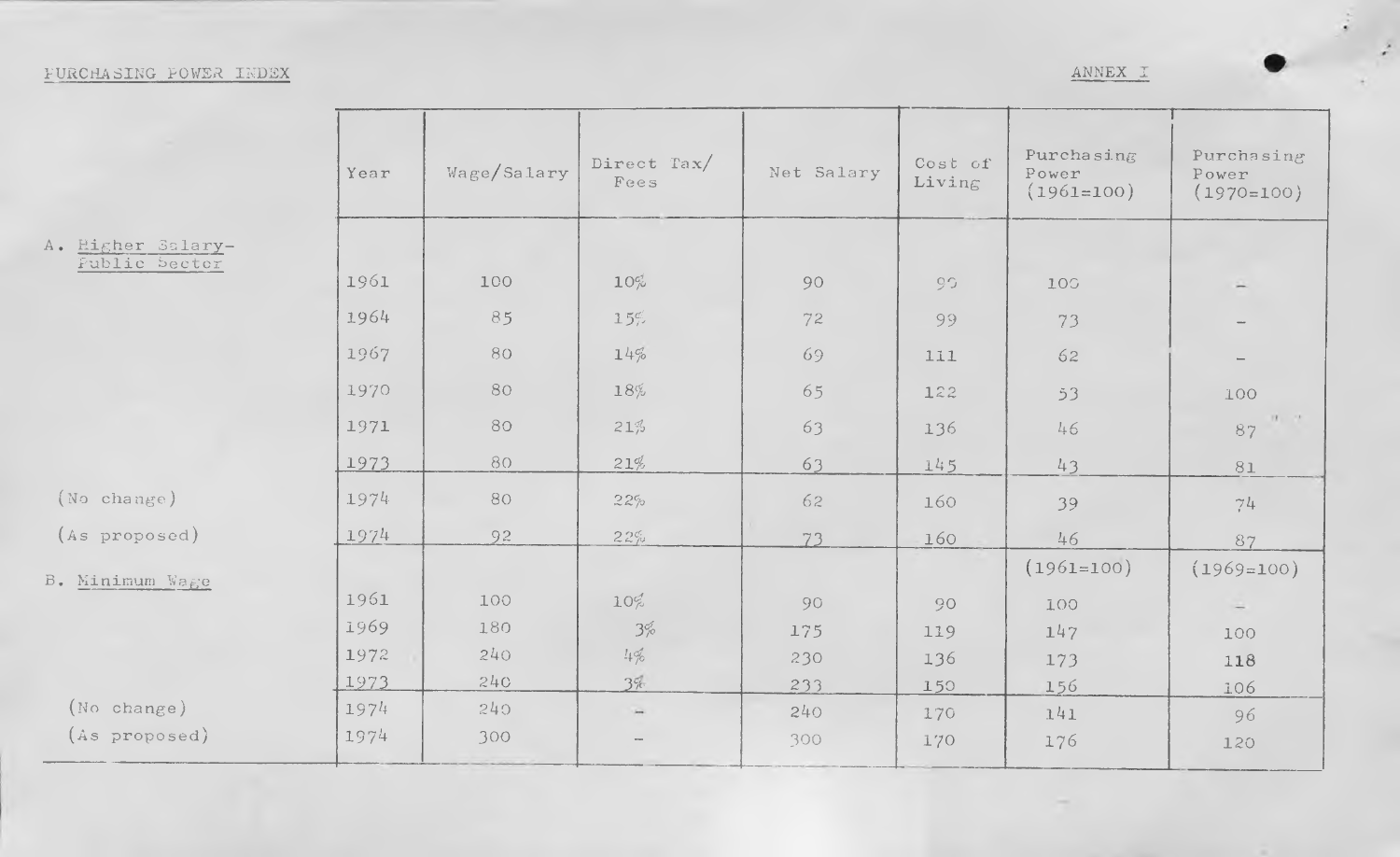**ANNEX**

WAGE AND SAL. RIES<br>4. 1972/1973 Wage and Salary Use

|                      |       | (Shs,000,000) |       |
|----------------------|-------|---------------|-------|
|                      |       | 1972          | 1973  |
| Consumption          |       | 3,000         | 3,400 |
| NPF, PF, etc.        |       | 125           | 130   |
| NBC, POSE, NIC, etc. |       | 100           | 100   |
| Own Housing          |       | 75            | 75    |
| Transfers            |       | 75            | 75    |
| Direct Taxes         |       | 200           | 220   |
|                      | TOTAL | 3,575         | 4,000 |

# **E.** Effect of Proposed Changes

|                                    | (Shs.000, 000)     |                                 |
|------------------------------------|--------------------|---------------------------------|
|                                    | 1973-Wage, Salary, | Increase                        |
|                                    | Allowance Bill     | at 1973<br>Employment<br>Levels |
| Government                         | 925                | 175                             |
| Public Non-Profit                  | 50                 | $7\frac{1}{2}$                  |
| Farastatal/co-op                   | 525                | $92\frac{1}{2}$                 |
| EAC and Corporation                | 250                | $15*$                           |
| Private Agriculture                | 200                | 50                              |
| Rural Construction                 | 200                | 50                              |
| Other Private                      | 1,850              | 360                             |
|                                    | 4,000              | 750                             |
| (* Minimum Wage Cnly Applies)      |                    |                                 |
| C. Government                      | 1973               | Increase                        |
| Pelow Shs. 400/month               | 300                | 60                              |
| Other Wage/Salary                  | 525                | 75                              |
| Fensions/Allowances                | 100                | 10                              |
| Balance of Cabinet Paper No. 1*    | ÷.                 | 45                              |
| Added subsidy to Public Non-profit |                    | 5 <sup>5</sup>                  |
|                                    | 925                | 195                             |

**-x- Primarily Grace C Teachers and Rural Medical Aides.**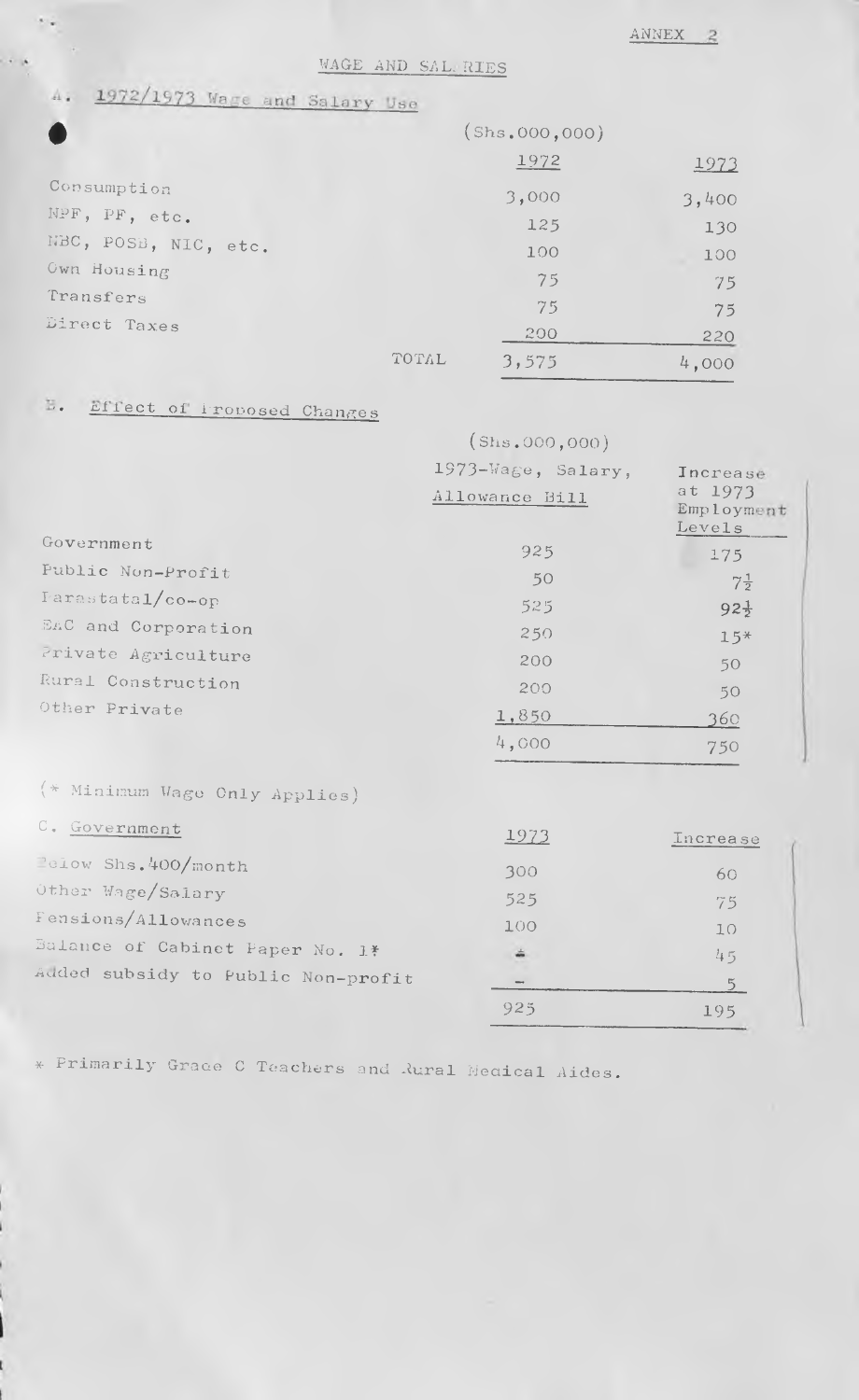**ANNEX 3**

# **CONSUMPTION AND PRICES**

 $\epsilon$  .

 $\epsilon$  .

*A •* Total Consuiuption by Individuals

| (Shs.0000, 000)                                           |                |                |
|-----------------------------------------------------------|----------------|----------------|
|                                                           | 1972           | 1973           |
| Non-Monetary<br>Monetary                                  | 2,750<br>5,030 | 3,000<br>5,800 |
|                                                           | 7,780          | 8,800          |
| B. Monetary Consumption Breakdown                         |                |                |
|                                                           | 1972           | 1973           |
| Wage and Salary Earners                                   | 3,000          | 3,400          |
| Other Individuals (e.g. peasants,<br>Urban self employed) | 2,030          | 2,400          |
|                                                           | 5,030          | 5,800          |

## **C. Probable Price Increase Impact (Shs.000 ,000)**

|                         | Froduct                                                        | Wage/Salary<br>Earner | Other<br>Indivi-<br>duals | Govt.<br>&<br>$Invest-$<br>ment | Total |
|-------------------------|----------------------------------------------------------------|-----------------------|---------------------------|---------------------------------|-------|
| 1.                      | Petroleum Direct                                               | 50                    | $50^{\circ}$              | 50 <sup>°</sup>                 | 150   |
| $\mathcal{P}_{\bullet}$ | Petroleum Indirect<br>(via electricity, transport,<br>$etc.$ ) |                       |                           |                                 |       |
|                         |                                                                | 75                    | 75                        | 25                              | 175   |
| 3.                      | Cereals                                                        | 85                    | 25                        | $\overline{5}$                  | 115   |
| 4.1                     | Sugar                                                          | 90                    | 70                        |                                 | 160   |
| 5.                      | Vegetable Cil/Margarine                                        | 20                    | $\overline{5}$            |                                 | 25    |
| 6.                      | Other food (mild, meat,<br>fish, tinned goods, etc)            | 35                    | 35                        | $\overline{5}$                  | 75    |
| 7.                      | Beer                                                           | 15                    | 10                        |                                 | 25    |
| 8.                      | Textiles, clothing                                             | 35                    | 35                        | $\tilde{5}$                     | 75    |
| 9.                      | Other                                                          | 75                    | 120                       | 160                             | 250   |
|                         | Total                                                          | 475                   | 425                       | 250                             | 1,150 |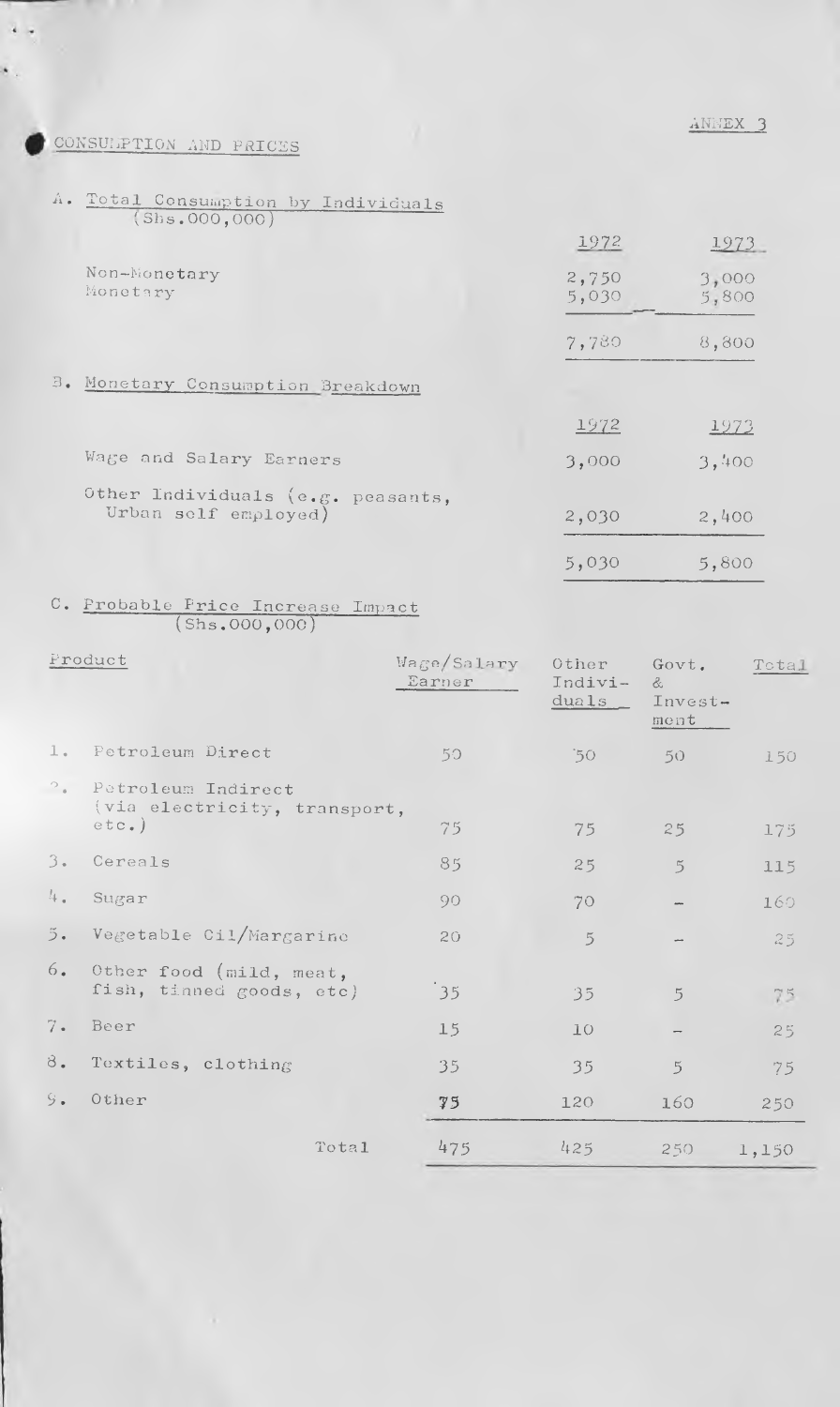| D. Real Wage Increase Effect/ |                |  |
|-------------------------------|----------------|--|
|                               | (Shs.000, 000) |  |

|                | 4. Net Gain                     | 220          |  |
|----------------|---------------------------------|--------------|--|
|                | 3. Frice Increase               | $-475$ (550) |  |
|                | 2. Direct Taxes on Added Income | $-75$        |  |
| $\mathbf{I}$ . | Wage/Salary Increase            | 770          |  |

**(Equal to about 5-6'/0 of 1973 purchases in real terms)**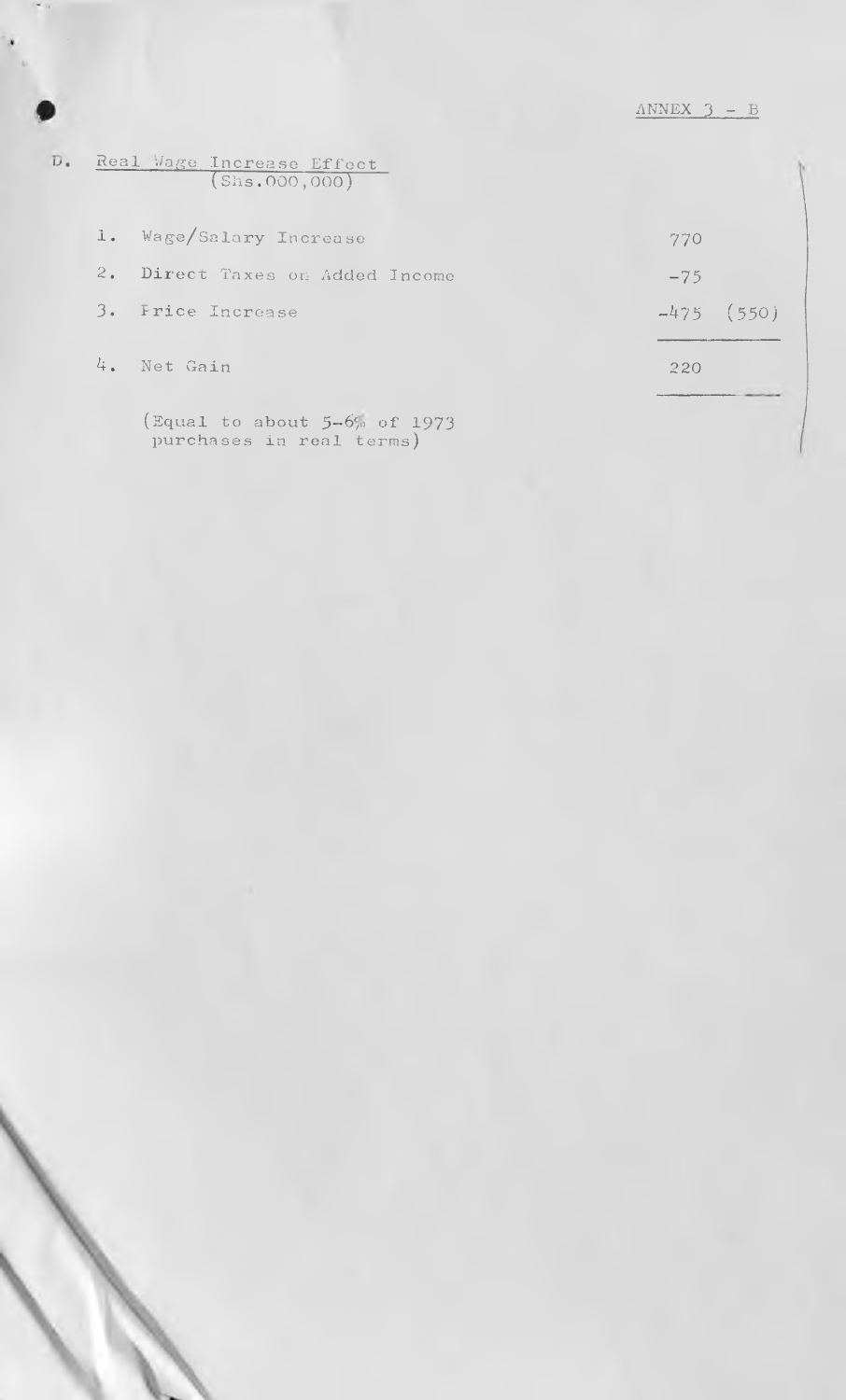**ANNEX 4/l**

BUDGET INPLICATIONS

|                |                | Expenditure Increases (Shs.000,000)                       |                 |                  |  |
|----------------|----------------|-----------------------------------------------------------|-----------------|------------------|--|
| $A$ .          |                | Price/Wage Related                                        |                 |                  |  |
|                |                | Direct Wage-Salary - Allowance-Pension                    |                 | 195              |  |
|                |                | Indirect Labour (Construction, etc.)                      |                 | 75               |  |
|                |                | Purchased Goods                                           |                 | 50               |  |
|                |                | Subtotal                                                  |                 | 320              |  |
| $B_{\bullet}$  |                | Other Increases<br>Debt Service/CFS                       |                 | 30               |  |
|                |                | Transfer to Development                                   |                 | 50               |  |
|                |                | 4% Growth (Real Terms) Regional and<br>Ministerial Supply |                 | 70               |  |
|                |                | Subtotal                                                  |                 | 150              |  |
|                |                |                                                           |                 |                  |  |
| $C_{\bullet}$  |                | Grand Total Increase                                      |                 | 470              |  |
|                |                | Implicit 1974/75 Recurrent Budget                         |                 |                  |  |
|                |                |                                                           | 1973/74         | 1974/75          |  |
|                |                | <b>CFS</b>                                                | 356             | 392              |  |
|                |                | Transfer to Development                                   | 100             | 150              |  |
|                | Contingency    |                                                           | 125             | 226              |  |
|                |                | Other Regional, Ministerial Supply 2,031                  |                 | 2,315            |  |
|                |                |                                                           | 2,613           | 3,083            |  |
|                | Revenue Growth |                                                           |                 |                  |  |
| $A_{\bullet}$  |                | Indirect Taxes                                            |                 |                  |  |
|                | (i)            | On Price Changes                                          | $95\frac{1}{2}$ |                  |  |
|                |                | (ii) On Real Growth<br><b>College</b>                     | 95              |                  |  |
|                |                | (iii) Reduction Tax on Sugar                              | $-8$            | $182\frac{1}{2}$ |  |
| $\mathbf{B}$ . | Export Taxes   |                                                           |                 |                  |  |
|                |                | (i) On Price Changes                                      | 60              |                  |  |
|                | $(\dot{z}i)$   | On Real Growth                                            | $\overline{5}$  | 65               |  |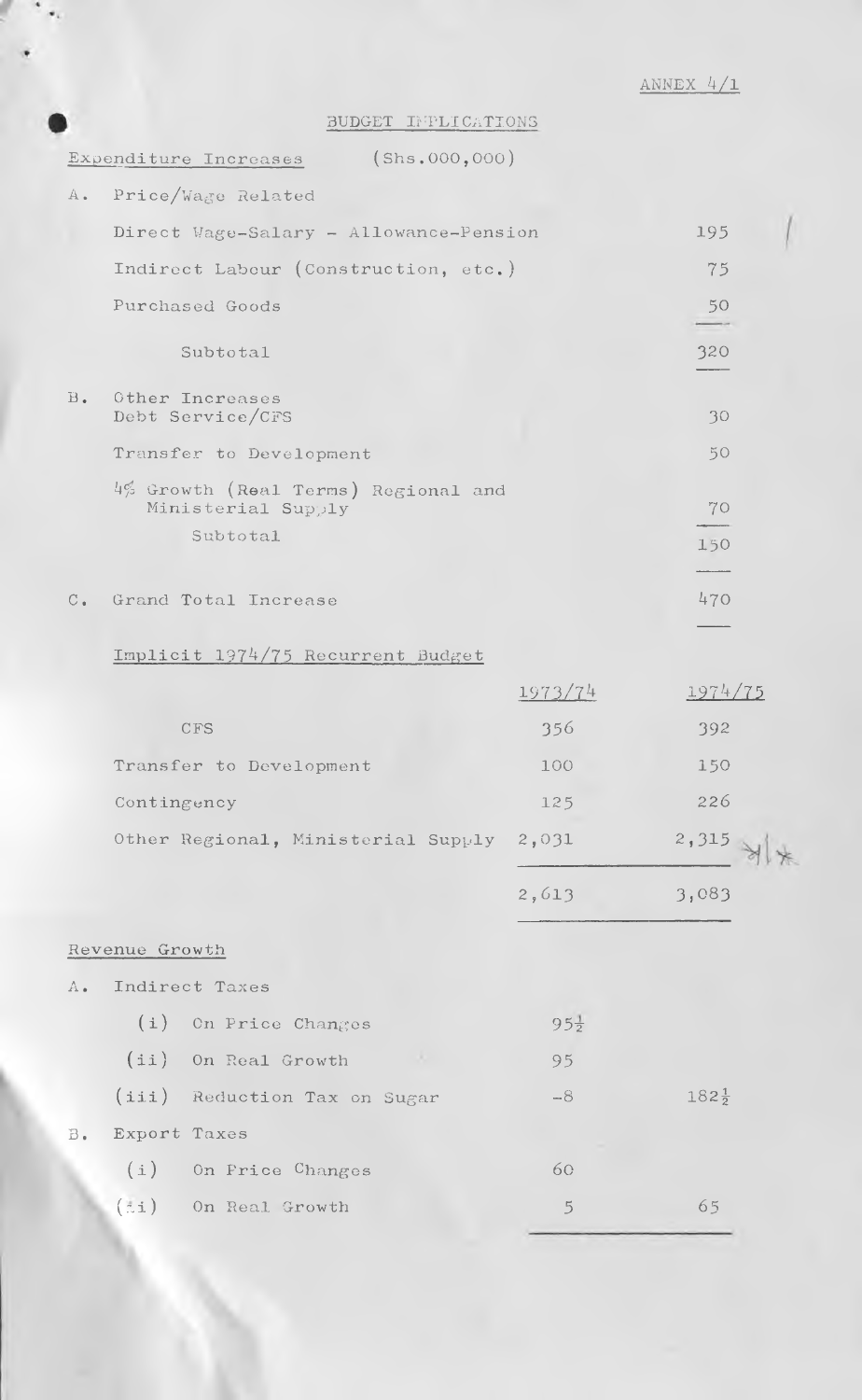|                           |                                    |    | 4/2<br>ANNEX     |
|---------------------------|------------------------------------|----|------------------|
| $C_{\bullet}$             | Direct Taxes                       |    |                  |
|                           | i) On Wage Changes                 | 90 |                  |
|                           | ii) On normal growth               | 25 |                  |
|                           | iii) On export changes             | 45 | 160              |
| $D_{\bullet}$             | $-0$ ther                          |    |                  |
|                           | i) Treasury Cther Taxes, Revenues  | 20 |                  |
|                           | ii) Ministeries, Regions (assuming |    |                  |
|                           | serious collection effort)         | 30 | 50               |
| $\overline{\mathbb{D}}$ . | To be found                        |    |                  |
| $F$ .                     | Grand Total                        |    | $462\frac{1}{2}$ |

#### **Notes:**

- **1 . This assumes a budget with no major revenue oriented tax . changes.**
- **2. It also assumes a reversal of the severe fall in Ministerial and Regional Revenue collections through neglect which has characterized 1972/73 and 1973/7^.**
- 3. Finally it assumes a tight control over 1974/75 supply **Estimates and actual spending.**
- **4. Unless assumptions 2 and 3 are enforced, assumption one (no added revenue taxes) cannot be attained.**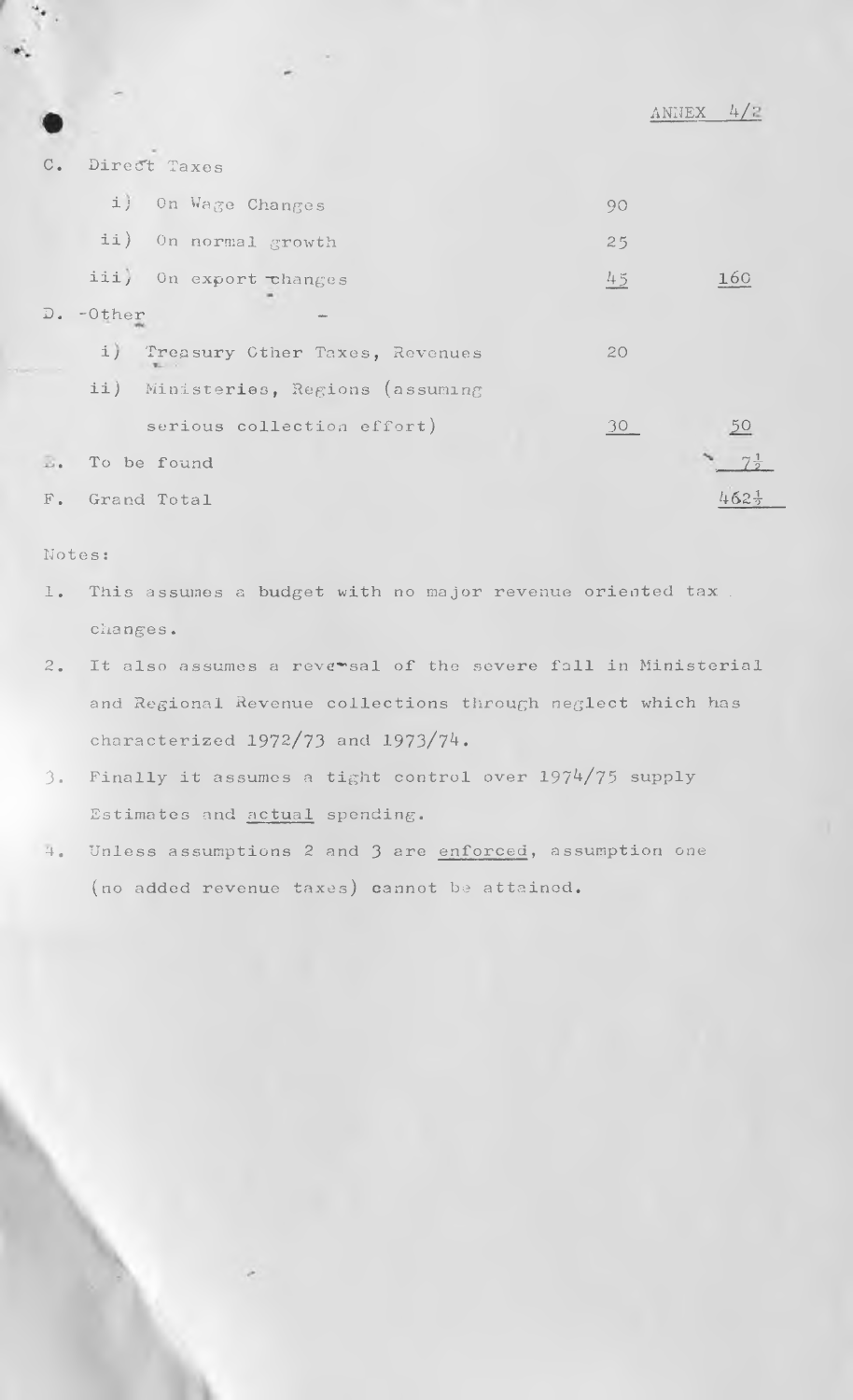**SELECTED FOOD PRICE DATA**

**Ex Farm Prices**

|                             |                | Kenya       | Tanzania |
|-----------------------------|----------------|-------------|----------|
| Maize (100 kilos)           | $\mathbf{B}$ . | 43.00/49.00 | 35.00    |
| Wheat $(100 \text{ kilos})$ | $a_{\bullet}$  | 70.00/90.00 | 45.00    |
| Cassava (100 kilos)         |                | 30.00       | 25.00    |
| Sugar (Toune)               | $b$ .          | 1080.00     | 1080.00  |
| Paddy (100 kilos)           | $C_{\bullet}$  | 57.00       | 65.00    |

**Notes; a. Kenya maize, wheat prices vary by grade •**

**b. Basic price - certain estates have special incentive or** *<sup>0</sup>* **subsidy arrangements.**

**c. Standard quality paddy**

V

**Retail Prices**  $(*$  **- subsidized).** 

|                    | Kenya         | Tanzania     |
|--------------------|---------------|--------------|
| Wheat flour (kilo) | $1.50/1.65*$  | $1.70*$      |
| Sembe (kilo)       | $1.00*$       | $0.95*$      |
| Rice (kilo)        | 1.65          | $1.65*$      |
| Cassava (kilo)     | N.A.          | $-0.90$      |
| Sugar (kilo)       | $2.40*(2.80)$ | $2,00*,3,00$ |

- **Notes; a. Breakeven prices for wheat flour msy be about Shs.2.50 and for sembe about Shs.1.50 over 1974/75 depending on local production, import levels, import prices. The lower the local share and the higher the import level and prices the higher the breakeven level.**
	- **b. Kenya rice price is not subsidized because they are self-sufficient. Whether - in the absence of 30,000 tonne "losses" Like those recorded on co-op held NAPB stocks last year - Tanzania is or is not just self sufficient is unclear.**

**c. The bracketed sugar prices are the new ncn-subsidized ones about to come into effect.**